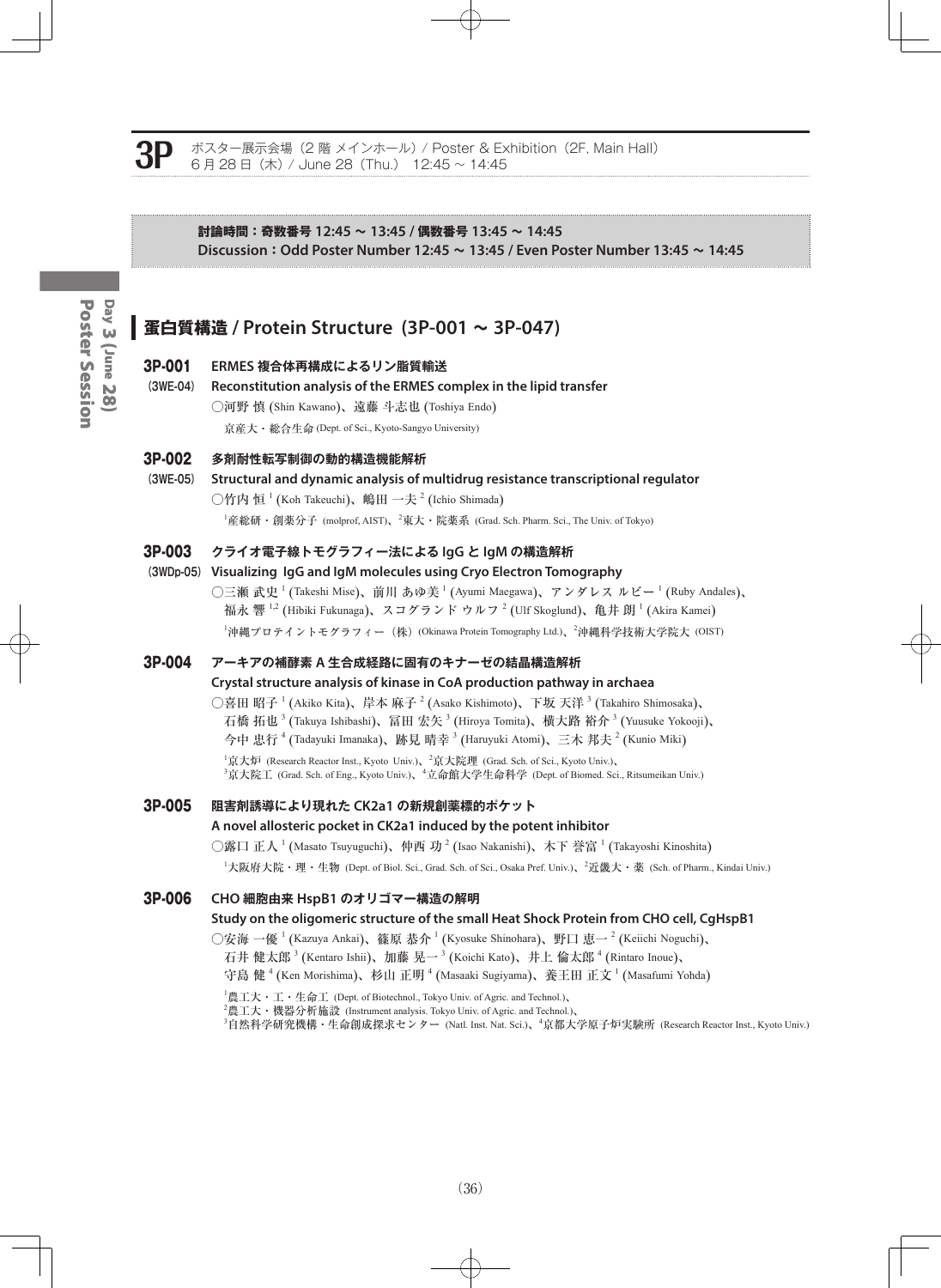#### 3P-007 **アナモックス細菌のラダラン脂質生合成に関与すると推定されるS- アデノシルメチオニン依存性メチル 基転移酵素の精製と結晶化**

#### **Purification and Crystallization of SAM MTase that is presumed to be involved in biosynthesis of ladderane lipid in Anammox bacteria**

○山口 修平 <sup>1</sup> (Shuhei Yamaguchi)、蜂谷 将吾 <sup>2</sup> (Syogo Hachiya)、西本 一希 <sup>2</sup> (Kazuki Nishimoto)、 日野 智也<sup>2</sup> (Tomoya Hino)、永野 真吾<sup>2</sup> (Shingo Nagano)

 $^{\rm I}$ 鳥取大・院持続性社会・化学バイオ (Dept. Chem. Biotech., Grad. Sch. Sus. Sci, Tottori Univ.)、  $^2$ 鳥取大・院工・化学生物 (Dept. Chem. Biotech., Grad. Sch. Eng., Tottori Univ.)

## 3P-008 **TRPV3 の nanodisc 再構成における脂質添加量の影響 Effect of lipid contents on the reconstitution of human TRPV3 into nanodisc** ○前田 朋輝  $^1$  (Tomoki Maeda)、小島 要  $^1$  (Kaname Ojima)、永野 真吾  $^2$  (Shingo Nagano)、

日野 智也<sup>2</sup> (Tomoya Hino)

 $^{\rm 1}$ 鳥取大・院持続性社会・化学バイオ (Grad. Sch. of Sus. Sci., Tottori Univ)、  $^2$ 鳥取大・院工・化学生物 (Dept. Chem. Biotech., Grad. Schl. Eng., Tottori Univ)

#### 3P-009 **銀ナノおよび金ナノ粒子の表面プラズモン共鳴を用いたタンパク質の結晶化**

#### **Crystallization of lysozyme induced by surface plasmon resonance of silver and gold nanoparticles**

○伊藤 明日香 (Asuka Ito)、安江 琢 (Taku Yasue)、堀内 宏明 (Hiroaki Horiuchi)、奥津 哲夫 (Tetsuo Okutsu)

群大・理工・物生 (Grad Sch. of Sci. Tech., Gunma Univ.)

#### 3P-010 **Sphingobium sp. SYK-6 由来メチレンテトラヒドロ葉酸還元酵素 (MTHFR) の機能解析 Analysis of methylenetetrahydrofolate reductase function from Sphingobium sp. SYK-6**

○于 宏洋  $^1$  (Hongyang Yu)、桑原 直之  $^2$  (Naoyuki Kuwabara)、千田 俊哉  $^2$  (Toshiya Senda)

1 総研大、高エネ機構、物構研、構造生物 (SBRC, IMSS, KEK, SOKENDAI)、  $^2$ 高エネ機構、物構研、構造生物 (SBRC, IMSS, KEK)

#### 3P-011 **アナモックス菌のラダラン脂質の生合成に関わると推定されるフィトエン不飽和化酵素の発現条件の検討 と精製**

#### **Expression and purification of phytoene desaturase that is presumed to be involved in ladderan lipid biosynthesis of anammox bacteria**

○上辻 将之 <sup>1</sup> (Masayuki Uetsuji)、西本 一希 <sup>2</sup> (Kazuki Nishimoto)、末宗 周憲 <sup>1</sup> (Hironori Suemune)、 日野 智也<sup>2</sup> (Tomoya Hino)、永野 真吾<sup>2</sup> (Shingo Nagano)

1 鳥取大・院持続社会創生・化学バイオ (Dept. Chem. Biotech., Grad. Sch. Sus. Sci., Tottori Univ.)、  $^2$ 鳥取大・院工・化学生物 (Dept. Chem. Biotech., Grad. Sch. of Eng., Tottori Univ.)

#### 3P-012 **溶液 NMR 法によるエピガロカテキンガレートとヒト血清アルブミンの相互作用解析**

#### **Analysis of interaction between epigallocatechin gallate and HSA by solution NMR spectroscopy**

○金場 哲平 <sup>1</sup> (Teppei Kanaba)、高橋 知也 <sup>2,3</sup> (Tomoya Takahashi)、黒田 大祐 <sup>3,4</sup> (Daisuke Kuroda)、 長門石 曉 <sup>3,5,6</sup> (Satoru Nagatoishi)、津本 浩平 <sup>3,5,6</sup> (Kouhei Tsumoto)

1 ブルカージャパン株式会社・バイオスピン事業部 (BioSpin Division, Bruker Japan K.K.)、

 $^2$ 花王株式会社・ヘルスケア食品研 (Global R&D, Health Care Food, Kao Co.)、

- $^3$ 東大院・工・バイオエンジ (Dept. of Bioeng., Sch. of Eng., Univ. of Tokyo)、
- 4 東大院・工・医工 RS (Dept. of Bioeng., Sch. of Eng., Univ. of Tokyo)、

 $^5$ 東大院・工・化生 (Dept. of Chem. Biotech., Sch. of Eng., Univ. of Tokyo)、 $^6$ 東大・医科研 (Inst. of Med. Sci., Univ. of Tokyo)

## 3P-013 **ヒト SLIT2 第 1 ロイシンリッチリピートドメインの結晶構造**

## **Crystal structure of the first LRR domain of human SLIT2**

○中山 泰亮 <sup>1</sup> (Taisuke Nakayama)、下脇 真歩 <sup>2</sup> (Maho Shimowaki)、谷口 晃太郎 <sup>2</sup> (Kotaro Taniguchi)、 福田 庸太<sup>2</sup> (Yohta Fukuda)、井上 豪 <sup>2</sup> (Tsuyoshi Inoue)

1 医薬基盤研・創薬セ・最適化 (Pharmacokinetic Optimization, CDDR, NIBIOHN)、  $^{2}$ 阪大・工・応化 (Appl. Chem., Grad. Sch. of Eng., Osaka Univ.)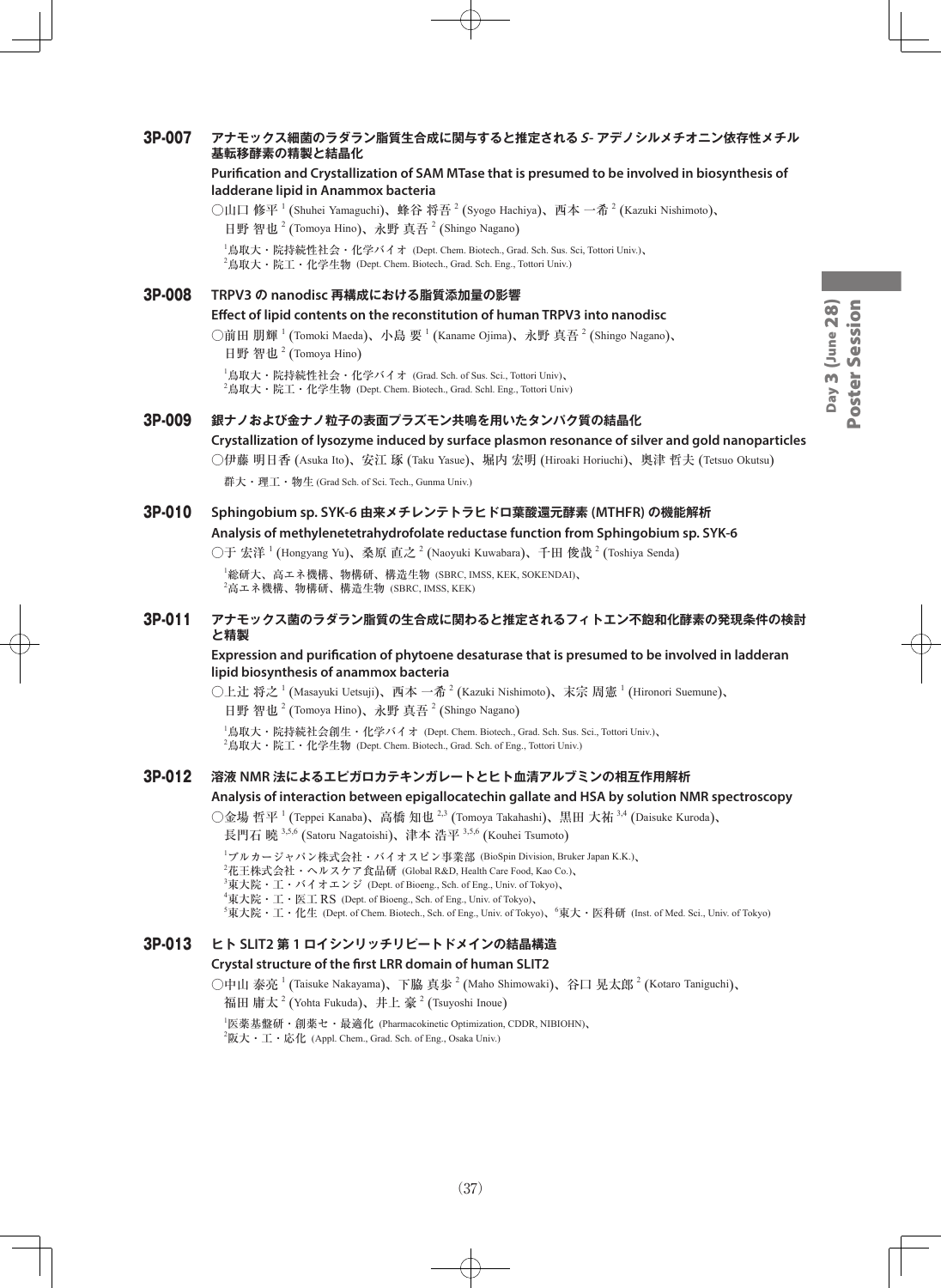#### 3P-014 **ミトコンドリア型 CDP-DAG 合成酵素 Tam41 の結晶化**

#### **Crystallization of mitochondrial CDP-DAG synthetase Tam41**

○木村 啓介 <sup>1</sup> (Keisuke Kimura)、小島 理恵子 <sup>2</sup> (Rieko Kojima)、遠藤 斗志也 <sup>3</sup> (Toshiya Endo)、

田村 康<sup>2</sup> (Yasushi Tamura)

 ${}^{1}\text{II}$ 大院・理工学・理 (Graduate School of Science and Engineering, Yamagata University)、  $^2$ 山大・理・理 (Faculty of Science, Yamagata University)、 $^3$ 京都産業大・総合生命 (Faculty of Life Sciences, Kyoto Sangyo University)

#### 3P-015 **Large-terpene 合成酵素の構造と機能**

#### **Crystal structure and its function of a large-terpene synthase**

○藤橋 雅宏  $^1$  (Masahiro Fujihashi)、佐藤 努  $^2$  (Tsutomu Sato)、田中 勇真  $^1$  (Yuma Tanaka)、

山本 大輔<sup>1</sup> (Daisuke Yamamoto)、西 智之<sup>2</sup> (Tomoyuki Nishi)、上田 大次郎<sup>2</sup> (Daijiro Ueda)、

村上 瑞気 <sup>2</sup> (Mizuki Murakami)、保野 陽子 <sup>3</sup> (Yoko Yasuno)、関原 あい <sup>3</sup> (Ai Sekihara)、

福 和真  $^3$  (Kazuma Fuku)、品田 哲朗  $^3$  (Tetsuro Shinada)、三木 邦夫  $^1$  (Kunio Miki)

 $^1$ 京大・院理 (Grad. School of Science, Kyoto Univ.)、 $^2$ 新潟大・農 (Faculty of Agriculture, Niigata Univ.)、 3 阪市大・院理 (Grad. School of Science, Osaka City Univ.)

#### 3P-016 **Rhodococcus erythropolis N771 株由来ナノ構造体 Encapsulin への外来タンパク質内包機構の解明 The encapsulation mechanism of guest proteins into the encapsulin nanocompartment from Rhodococcus erythropolis N771**

○金丸 宏輔  $^{1}$  (Kosuke Kanamaru)、藤井 基子  $^{1}$  (Motoko Fujii)、田村 彰朗  $^{1}$  (Akio Tamura)、 福谷 洋介  $^1$  (Yosuke Fukutani)、野口 恵一  $^2$  (Keiichi Noguchi)、尾高 雅文  $^3$  (Masafumi Odaka)、 養王田 正文<sup>1</sup> (Masafumi Yohda)

 $^{1}$ 農工大・院工・生命工 (Dept. of Biotechnol., Tokyo Univ. of Agric. and Technol.)、  $^2$ 農工大・機器分析施設 (Instr. Anal. Center, Tokyo Univ. of Agric. and Technol.)、  $^3$ 秋田大・院工学資源・生命科 (Dept. of Life Sci. Fac. of Grad. Sch. of Eng. Resource Akita Univ.)

#### 3P-017 **アナモックス細菌のラダラン脂質生合成に関与すると推定されるラジカル SAM 酵素の結晶化**

#### **Crystallization of a radical SAM enzyme, which is likely involved in ladderane lipid biosynthesis in anaerobic ammonium oxidation bacteria**

○末宗 周憲 <sup>1</sup> (Hironori Suemune)、上垣 哲心 <sup>1</sup> (Tesshin Uegaki)、日野 智也 <sup>2</sup> (Tomoya Hino)、 高井 研<sup>3</sup> (Ken Takai)、永野 真吾<sup>2</sup> (Shingo Nagano)

1 鳥取大・院持続性社会・化学バイオ (Grad. Sch. of Sus. Sci., Tottori Univ.)、 <sup>2</sup>鳥取大・院工・化学生物 (Dept. Chem. Biotech., Grad. Schl. Eng., Tottori Univ.)、<sup>3</sup>海洋開発研究機構 (JAMSTEC D-SUGAR)

#### 3P-018 **ファミリー 4 ウラシル DNA グリコシラーゼによる酵素触媒機構の解明**

#### **Structure study and catalytic mechanism of family 4 uracil-DNA glycosylase**

○河合 聡人  $^{1,2}$  (Akito Kawai)、吉田 紀生  $^3$  (Norio Yoshida)、中村 照也  $^4$  (Teruya Nakamura)、 下野 和実 <sup>1</sup> (Kazumi Shimono)、山縣 ゆり子 <sup>5</sup> (Yuriko Yamagata)、宮本 秀一 <sup>1</sup> (Shuichi Miyamoto)

<sup>1</sup>崇城大・薬 (Fac. of Pharmaceut. Sci., Sojo Univ.)、<sup>2</sup>藤田保衛大・医 (Sch. of Med., Fujita Health Univ.)、<br><sup>3</sup>九大・院・理 (Grad. Sch. of Sci., Kyushu Univ.)、<sup>4</sup>熊大・大学院先導機構 (POIE, Kumamoto Univ.)、 5 熊大・院・生命科学 (Grad. Sch. of Pharmaceut. Sci., Kumamoto Univ.)

#### 3P-019 **Hta-Hmu システムによるヘム鉄輸送機構の構造基盤**

#### **The structure basis of the novel heme-iron transport by the Hta-Hmu system**

○村木 則文 (Norifumi Muraki)、青野 重利 (Shigetoshi Aono)

自然科学研究機構・分子研・統合バイオ (Inst. for Mol. Sci., NINS)

#### 3P-020 **クライオ EM マップ及び多階層構造を対象とした状類構造検索サービス「Omokage 検索」の改良 Improvement in Omokage search, shape similarity search for cryo-EM maps and multi-scale structure data**

○鈴木 博文  $^{1,2}$  (Hirofumi Suzuki)、川端 猛  $^1$  (Takeshi Kawabata)、中村 春木  $^{1,2}$  (Haruki Nakamura)、 栗栖 源嗣 <sup>1,2</sup> (Genji Kurisu)

<sup>1</sup>阪大・蛋白研 (IPR, Osaka Univ.)、<sup>2</sup>PDBj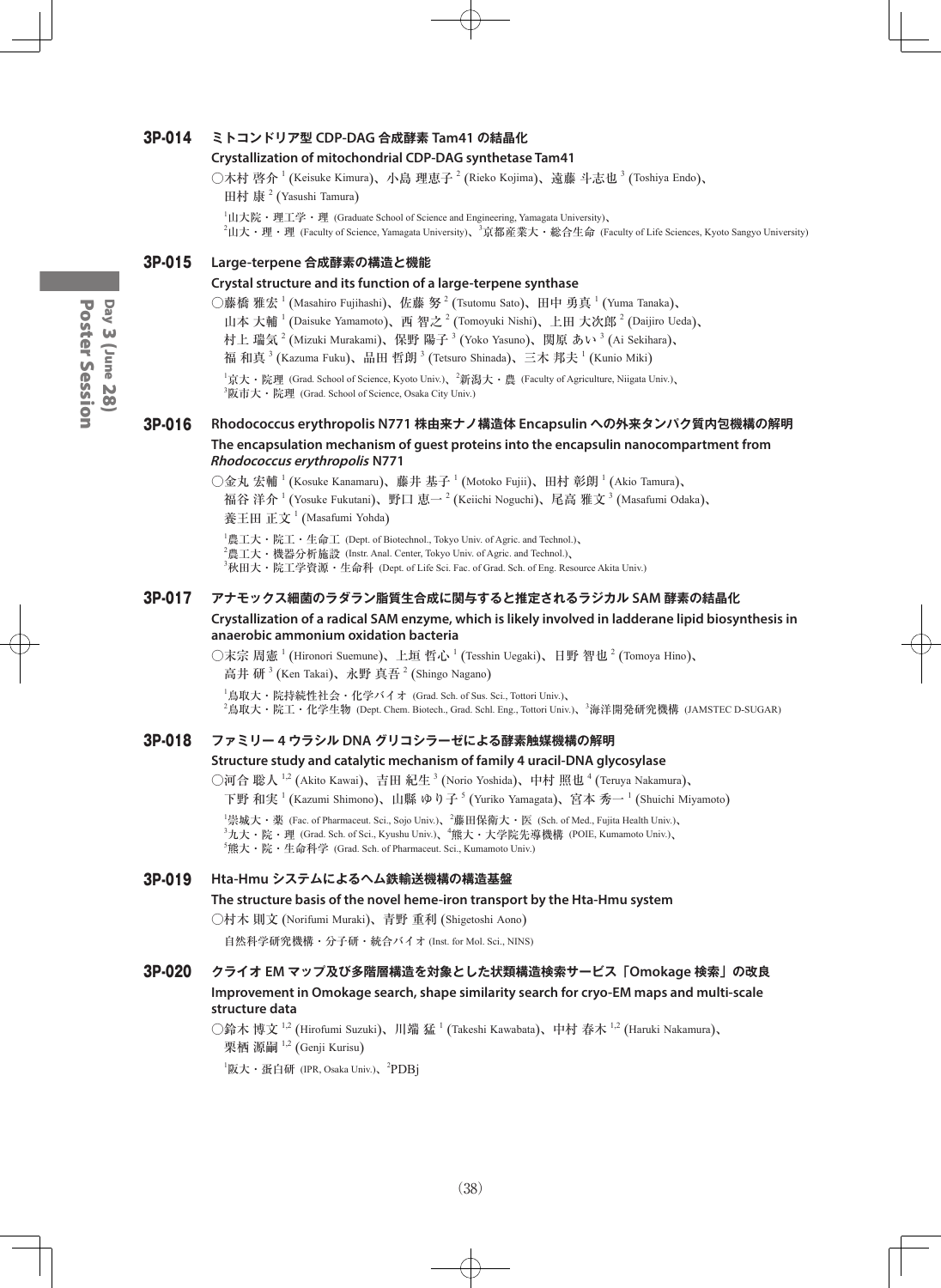# Day 3 (June 28) Poster Session Day 3 (June 28) Poster Session

#### 3P-021 **深紫外レーザーを用いた結晶加工技術に対する位相決定への影響**

#### **Influence on phase determination for crystal processing technology using deep ultraviolet laser**

○原田 彩佳 <sup>1</sup> (Ayaka Harada)、松垣 直宏 <sup>1,2</sup> (Naohiro Matsugaki)、河野 能顕 <sup>3</sup> (Yoshiaki Kawano)、

山本 雅貴<sup>3</sup> (Masaki Yamamoto)、千田 俊哉<sup>1,2</sup> (Toshiya Senda)

1 高エネ機構・物質構造科学研究所・構造生物学研究センター (KEK, IMSS, SBRC)、 2 総合研究大学院大学・物質構造科学専攻 (SOKENDAI (The Graduate University for Advanced Studies))、  $^3$ 理化学研究所・放射光科学総合研究センター (RIKEN/SPring8)

#### 3P-022 **MetalJet X-ray Source for Advanced Macro Molecular Diffraction applications in the Home Laboratory**

○田中 志穂 (Shiho Tanaka)、Emil Espes、Julius Hallstedt、Ulf Lundstrom、Bjorn Hansson、 Oscar Hemberg、Mikael Otendal、Tomi Tuohimaa、Per Takman Excillum AB

#### 3P-023 **ミトコンドリア外膜トランスロケータ TOM 複合体の構造・機能研究**

**Structural and functional study of the protein translocator of the outer mitochondrial membrane**

○荒磯 裕平 <sup>1</sup> (Yuhei Araiso)、包 明久 <sup>2</sup> (Akihisa Tsutsumi)、松本 俊介 <sup>1</sup> (Shunsuke Matsumoto)、 柚木 芳 <sup>1</sup> (Kaori Yunoki)、吉川 雅英 <sup>2</sup> (Masahide Kikkawa)、遠藤 斗志也 <sup>1</sup> (Toshiya Endo)  $^1$ 京産大・総合生命 (Fac. of Life Sci., Kyoto Sangyo Univ.)、 $^2$ 東大・医 (Grad. Sch. of Med., Univ. of Tokyo)

#### 3P-024 **NMR を用いた自然免疫受容体 Mincle による糖脂質認識機構の解析**

**The NMR analysis of C-type lectin Receptor, Mincle, with glycolipid reveals the detail molecular recognition mechanism**

○古川 敦 <sup>1</sup> (Atsushi Furukawa)、須知 佑介 <sup>1</sup> (Yusuke Shuchi)、久米田 博之 <sup>2</sup> (Hiroyuki Kumeta)、 松丸 尊紀  $^3$  (Takanori Matsumaru)、齊藤 貴士  $^4$  (Takashi Saitoh)、前仲 勝実  $^1$  (Katsumi Maenaka)

 $^1$ 北大・院・薬 (Grad. Sch. of Pharm., Hokkaido Univ)、 $^2$ 北大・院・先端生命科学 (Grad. Sch. of Life Sci., Hokkaido Univ)、 3 慶大・理工・化 (Depart. of Chem., Facult. of Sci. and Tech, Keio Univeristy)、<sup>4</sup> 北海道薬大 (Hokkaido Pharm. University Sch. of Pharm.)

#### 3P-025 **ヒト型抗体酵素 T99 の X 線結晶構造解析**

#### **The structural analysis of catalytic antibody T99 hydrolyzing DNA**

○吉田 尚史 <sup>1</sup> (Hisashi Yoshida)、一二三 恵美 <sup>2</sup> (Emi Hifumi)、宇田 秦三 <sup>2</sup> (Taizo Uda)、加藤 龍一 <sup>1</sup> (Ryuichi Kato)  $^{\rm l}$ 高エネ研・構造生物 (SBRC, IMSS, KEK)、 $^{\rm 2}$ 大分大・ (Research promo. Inst., Oita Univ )

#### 3P-026 **ポリ A 結合タンパク質のポリ A 上における多量体構造**

#### **Multimeric structure of poly(A)-binding protein on a poly(A) tail**

沢崎 綾一  $^1$  (Ryoichi Sawazaki)、今井 駿輔  $^2$  (Shunsuke Imai)、横川 真梨子  $^1$  (Mariko Yokogawa)、 細田 直  $^3$  (Nao Hosoda)、星野 真一  $^3$  (Shin-ichi Hoshino)、三尾 宗代  $^4$  (Muneyo Mio)、 三尾 和弘  $^4$  (Kazuhiro Mio)、嶋田 一夫  $^2$  (Ichio Shimada)、〇大澤 匡範  $^{1,2}$  (Masanori Osawa)

 $^1$ 慶應大・院薬 (Grad Sch. of Pharm. Sci., Keio Univ. )、 $^2$ 東大・院薬系 (Grad Sch. of Pharm. Sci., The Univ. of Tokyo )、  $^3$ 名市大・院薬系 (Grad Sch. of Pharm. Sci., Nagoya City Univ. )、"産総研・分子プロファイリング (MolProf, AIST)

#### 3P-027 **ピロリ菌 CagA タンパク質が構築する宿主細胞内シグナル撹乱複合体の結晶化**

#### **Crystallization of the intracellular signaling derangement complex comprising Helicobacter pylori CagA**

○長瀬 里沙 (Lisa Nagase)、千田 美紀 (Miki Senda)、千田 俊哉 (Toshiya Senda) 高エネ機構・物構研・構造生物 (SBRC, IMSS, KEK)

#### 3P-028 **Structural insights into the disease-linked PNPase revealing why they suffer with low RNA import and degradation activities**

 $\bigcirc$ エン ショウハン  $^1$  (Hanna S Yuan)、郭 洛杉  $^1$  (Bagher Golzarroshan)、朱 唯勤  $^2$  (Woei-Chyn Chu)

1 中央研究院 分子生物研究所 (IMB Academia Sinica)、

 $^{2}$ 陽明大・醫工 (Department of Biomedical Engineering, National Yang-Ming University )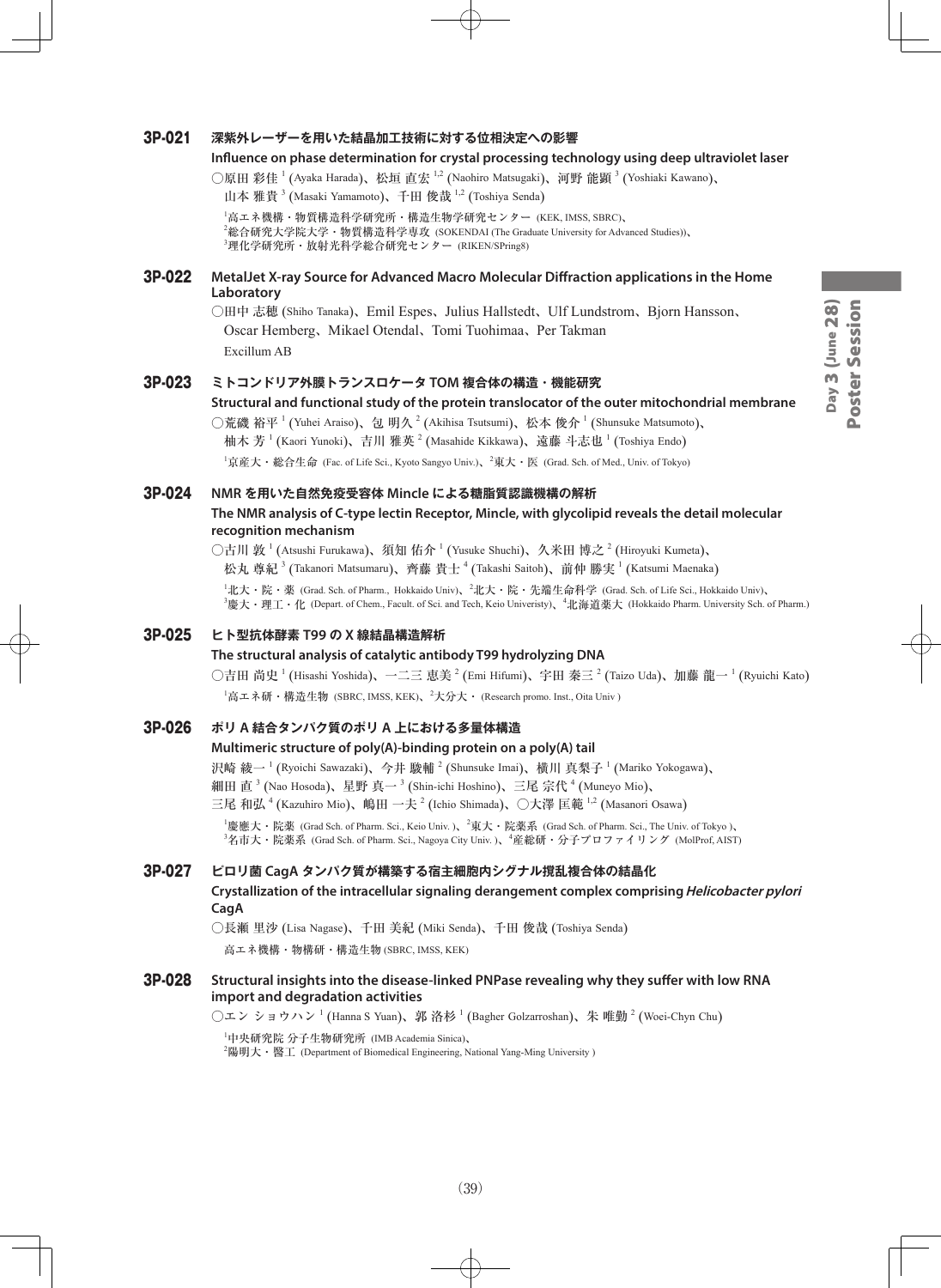#### 3P-029 **混雑環境下におけるα - クリスタリンのサブユニットダイナミクス**

#### **Subunit dynamics of a-crystallin under crowding environment**

○井上 倫太郎 (Rintaro Inoue)、酒巻 裕介 (Yusuke Sakamaki)、高田 匠 (Takumi Takata)、守島 健 (Ken Morishima)、 佐藤 信浩 (Nobuhiro Sato)、藤井 紀子 (Noriko Fujii)、杉山 正明 (Masaaki Sugiyama) 京大炉 (KURRI)

#### 3P-030 **真空紫外円二色性によるミエリン塩基性タンパク質の生体膜相互作用研究**

**Conformations of Myelin Basic Protein interacted with membrane revealed by Vacuum-Ultraviolet Circular-Dichroism Spectroscopy**

○熊代 宗弘  $^1$  (Munehiro Kumashiro)、泉 雄大  $^2$  (Yudai Izumi)、松尾 光一  $^2$  (Koichi Matsuo)

 $^1$ 広大・理・物理 (Dept. of Phys. Sci., Grad Sch. of Sci., Hiroshima Univ.)、 $^2$ 広大・放射光 (HiSOR, Hiroshima Univ.)

#### 3P-031 **Structures of a large subunit HyhL in complex with a Ni chaperone HypA reveal a key checkpoint for the [NiFe] hydrogenase maturation**

權 成鶴  $^1$  (Sunghark Kwon)、渡部 聡  $^2$  (Satoshi Watanabe)、西谷 優一  $^1$  (Yuichi Nishitani)、 河島 拓未  $^1$  (Takumi Kawashima)、金井 保  $^3$  (Tamotsu Kanai)、跡見 晴幸  $^3$  (Haruyuki Atomi)、  $\bigcirc$ 三木 邦夫  $^1$  (Kunio Miki)

 $^1$ 京大院・理 (Grad Sch. of Sci., Kyoto Univ.)、 $^2$ 東北大・多元研 (Inst. of Multidiscip. Res. for Adv. Mater., Tohoku Univ.)、 3 京大院・工 (Grad Sch. of Eng., Kyoto Univ.)

#### 3P-032 **Streptomyces griseus自己調節因子受容体 ArpA の結晶構造解析**

#### **Crystal structure of the auto-regulator receptor protein ArpA derived from Streptomyces griseus**

○夏目 亮 <sup>1,2</sup> (Ryo Natsume)、稲葉 龍生 <sup>2</sup> (Ryusei Inaba)、藤田 雄太 <sup>1</sup> (Yuta Fujita)、加藤 雄己 <sup>3</sup> (Yuki Kato)、 和田 英嗣  $^2$  (Eiji Wada)

 $^1$ 東電大・工 (Dept. of Eng., Tokyo Denki Univ.)、 $^2$ 東電大・院・工 (Grad. Scl. Eng., Tokyo Denki Univ.)、  $^3$ 東電大・院・先端研 (Grad. Scl. Advanced Sci. and Tech., Tokyo Denki Univ.)

#### 3P-033 **AFM 画像データへのタンパク質構造モデルフィッティング法の開発**

#### **Development of protein structure fitting to AFM image data**

○新稲 亮 (Toru Niina)、高田 彰二 (Shoji Takada)

京大・理・生物物理 (Dept. Biophysics, Div. Biol. Kyoto Univ.)

#### 3P-034 **リゾチーム - 糖複合体の中性子構造解析に向けたテスト測定結果と大型結晶の作成**

#### **Test measurement result and creation of large crystal for neutron structure analysis of lysozymeglycoconjugate**

○後藤 亮祐 <sup>1</sup> (Ryosuke Goto)、日下 勝弘 <sup>2</sup> (Katsuhiro Kusaka)、矢野 直峰 <sup>2</sup> (Naomine Yano)、 田中 伊知朗<sup>2,3</sup> (Ichiro Tanaka)

1 茨城大学理工学研究科量子線科学専攻田中研究室 (Graduate school of science and engineering, Ibaraki Univ.)、  $^2$ 茨城大学フロンティアセンター (Frontier ctr, Ibaraki Univ.)、 $^3$ 茨城大学工学部 (Graduate school of engineering, Ibaraki Univ.)

#### 3P-035 **ペプチド転移酵素 Sortase A を用いた機能性ハイブリッドタンパク質の創製およびその機能評価 Creation of functinal hybrid protein by Sortase A**

○根木 滋 (Shigeru Negi)、佐藤 綾花 (Ayaka Sato)、杉浦 幸雄 (Yukio Sugiura)

同女大・薬 (Pharm. DWCL)

#### 3P-036 **Structural basis of chaperone-mediated yeast prion propagation**

○沈 志豪  $^{1,2}$  (Chih-Hao Shen)、中川 幸姬  $^1$  (Yoshiko Nakagawa)、山口 芳樹  $^3$  (Yoshiki Yamaguchi)、

田中 元雅 1,2 (Motomasa Tanaka)

1 理研・脳総・タンパク質構疾 (Lab. for Prot. Conf. Dise., RIKEN Bra. Sci. Insti.)、 2 東京医歯大・医歯学・生命 (Life Sci. and Tech., Grad. Sch. of Med. and Den. Sci., Tokyo Med. and Den. Univ.)、 3 理研・糖鎖構造生物 (Struc. Glycobio., RIKEN-Max Pla. Joi. Res. Cent.)

#### 3P-037 **酵素型ロドプシンの精製と結晶化**

#### **Purification and crystallization of rhodopsin-enzyme**

○志甫谷 渉 (Wataru Shihoya)、生田 達也 (Tatsuya Ikuta)、濡木 理 (Osamu Nureki)

東大・理・生物 (Dept. of Biol. Sci., Univ. of Tokyo)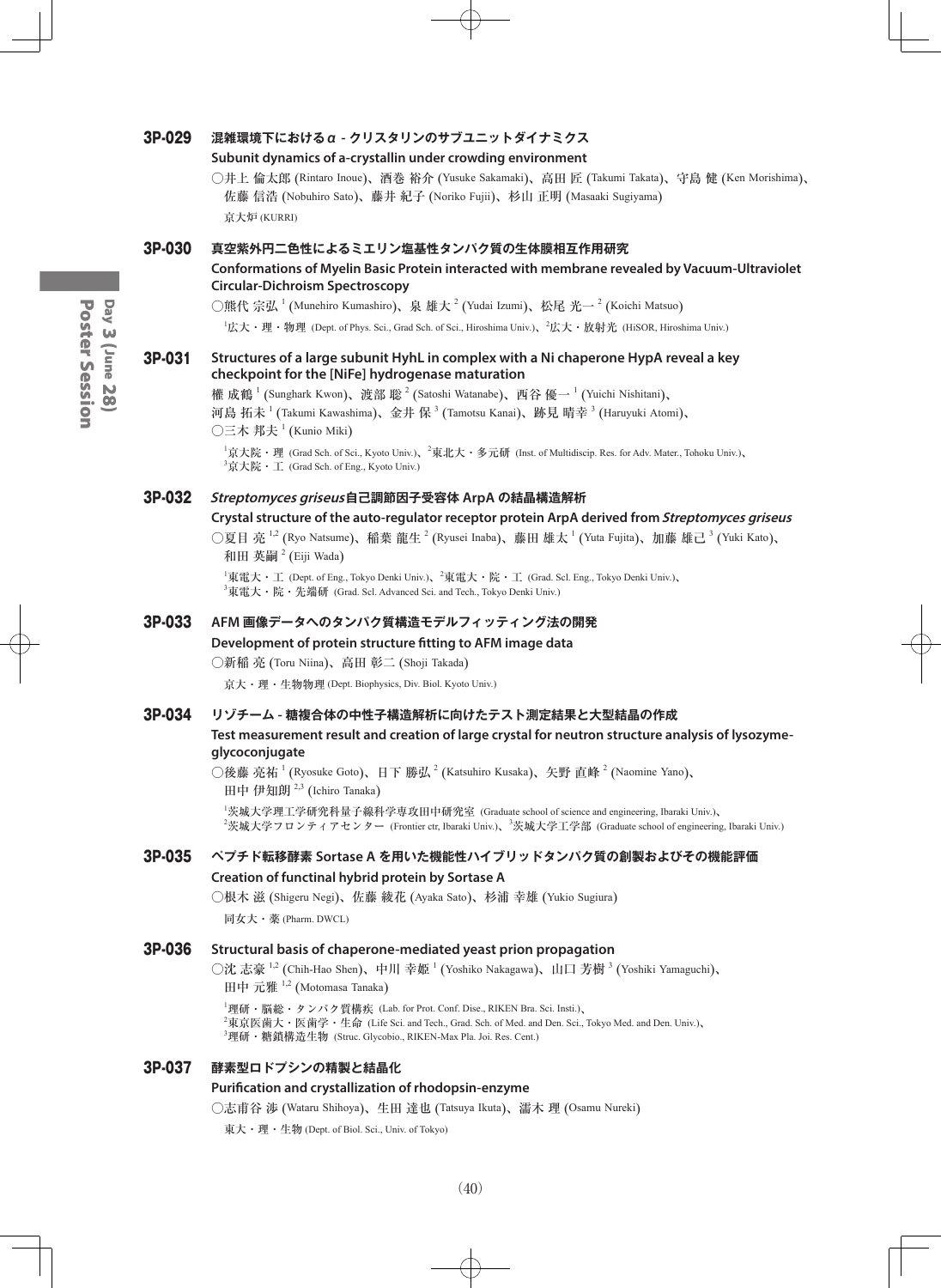#### 3P-038 **結晶構造解析から明らかとなってきたタンパク質膜透過モーター SecDF の劇的な構造変化**

**Dramatic conformational changes of membrane protein SecDF, a protein translocation motor**

古川 新 (Arata Furukawa)、中山 慎太郎 (Shintaro Nakayama)、吉海江 国仁 (Kunihito Yoshikaie)、 田中 良樹 (Yoshiki Tanaka)、○塚崎 智也 (Tomoya Tsukazaki)

奈良先端大 (NAIST)

3P-039 **スルメイカ由来ヘモシアニンのクライオ電顕構造と X 線結晶構造の違い**

**Difference between cryo-EM structure and X-ray crystal structure of squid hemocyanin** ○田中 良和  $^1$  (Yoshikazu Tanaka)、松井 崇  $^1$  (Takashi Matsui)、加藤 早苗  $^2$  (Sanae Kato)、 ガッツォギアニス クリストス $^3$  (Christos Gatsogiannis)、ラウンザー ステファン $^3$  (Stefan Raunser)  $^1$ 東北大・院・生命科学 (Grad. Sch. of Life Sci., Tohoku Univ.)、 $^2$ 鹿児島大・水産 (Fac. of Fish., Kagoshima Univ.)、 3 マックスプランク研究所 (Max Planck Inst.)

3P-040 **Refining binding free energies of docked protein-protein complexes by sampling conformations during molecular dynamics simulations**

○信夫 愛 (Ai Shinobu)、竹村 和浩 (Kazuhiro Takemura)、北尾 彰朗 (Akio Kitao)

東工大・生命理工学院 (School of life science and technology, Tokyo Tech.)

### 3P-041 **NMR study on dynamic properties of cytochrome c bound to lipid bicelles**

○長尾 聡 (Satoshi Nagao)、小林 紀 (Hisashi Kobayashi)、廣田 俊 (Shun Hirota) 奈良先端大・物質 (Dev. Mat. Sci., Nara Inst. Sci. Tech.)

#### 3P-042 **X 線自由電子レーザーを用いた時分割構造解析による、チトクロム酸化酵素からの一酸化炭素解離に伴う 構造変化**

#### **A nanosecond time-resolved XFEL structure analysis reveals the structural changes associated with CO release from Cytochrome c Oxidase**

○島田 敦広  $^1$  (Atsuhiro Shimada)、久保 稔  $^2$  (Minoru Kubo)、馬場 清喜  $^3$  (Seiki Baba)、 吾郷 日出夫<sup>2</sup> (Hideo Ago)、月原 冨武 <sup>4,5</sup> (Tomitake Tsukihara)、吉川 信也 <sup>5</sup> (Shinya Yoshikawa)

 ${}^{1}$ 岐大・応生 (Fac. Appl. Biol. Sci., Gifu Univ.)、 ${}^{2}$ 理研・S $Pring$ -8 (RIKEN, S $Pring$ -8 Center)、 ${}^{3}$ 高輝度研 (JASRI)、 4 阪大・蛋白研 (Inst. for Protein Res., Osaka Univ.)、<sup>5</sup> 兵県大・生命・ピコ研 (Picobiol. Inst., Grad. Sch. Life Sci., Univ. Hyogo)

#### **3P-043** Substrate and target N<sup>2</sup> atom recognition mechanism of Guanine-specific ADP**ribosyltransferase**

○吉田 徹 (Toru Yoshida)、津下 英明 (Hideaki Tsuge)

京産大・総合生命・生命資源環境 (Dept. of Bioresour. Environ. Sci., Fac. of Life Sci., Kyoto Sangyo Univ.)

#### 3P-044 **クライオ電子顕微鏡で解き明かす細菌べん毛モーター回転子の立体構造と回転対称性 Structure and rotational symmetry of the rotor of the bacterial flagellar motor revealed by electron cryomicroscopy**

○川本 晃大 <sup>1,2</sup> (Akihiro Kawamoto)、宮田 知子 <sup>2</sup> (Tomoko Miyata)、木下 実紀 <sup>2</sup> (Miki Kinoshita)、 南野 徹  $^{2}$  (Tohru Minamino)、加藤 貴之  $^{2}$  (Takayuki Kato)、難波 啓一  $^{2,3}$  (Keiichi Namba) <sup>1</sup>阪大・蛋白研 (IPR., Osaka Univ.)、<sup>2</sup>阪大・生命機能 (Grad Sch. of FBS., Osaka Univ.)、<sup>3</sup>理研・生命システム (QBiC., RIKEN.)

#### 3P-045 **X-ray crystallographic snapshot of SufS-SufU complex in iron-sulfur cluster biosynthetic SUFlike machinery**

○藤城 貴史 <sup>1</sup> (Takashi Fujishiro)、寺畑 拓也 <sup>1</sup> (Takuya Terahata)、國近 航平 <sup>1</sup> (Kouhei Kunichika)、 横山 奈央 <sup>1</sup> (Nao Yokoyama)、丸山 ちひろ <sup>1</sup> (Chihiro Maruyama)、朝井 計 <sup>2</sup> (Kei Asai)、 高橋 康弘<sup>1</sup> (Yasuhiro Takahashi)

1 埼玉大・理・分子生物 (Dept. Biochem. Molbiol., Saitama Univ.)、  $^{2}$ 東京農業大学・バイオサイエンス (Dept. Biosci., Tokyo Univ. Agriculture)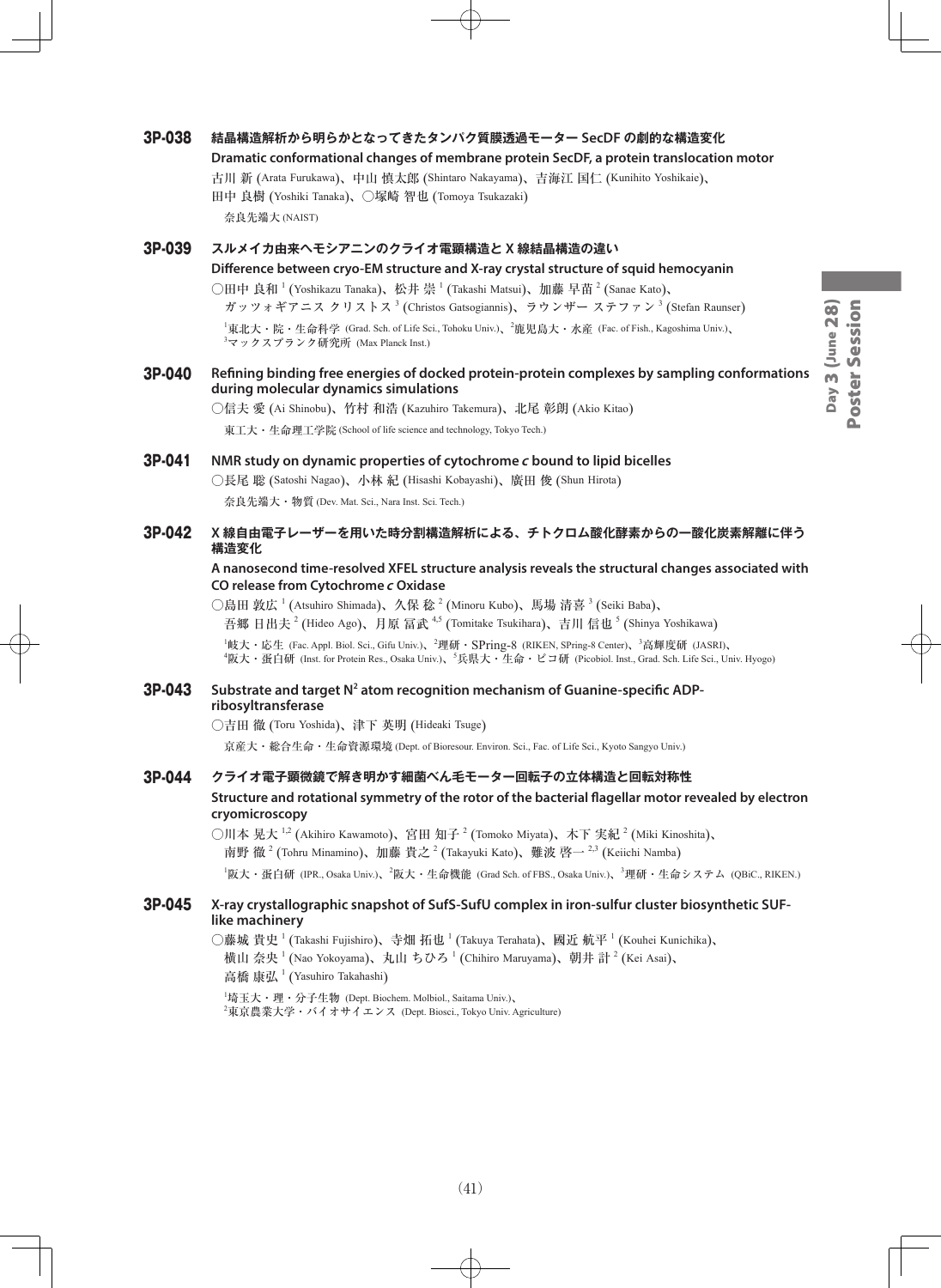#### 3P-046 **クライオ EM を用いた単粒子解析による V-ATPase の動的構造解析**

#### **Structural dynamics of V-ATPase via cryo-EM single molecule analysis**

○岸川 淳一 <sup>1</sup> (Jun-ichi Kishikawa)、中西 温子 <sup>1</sup> (Atsuko Nakanishi)、玉腰 雅忠 <sup>2</sup> (Masatada Tamakoshi)、

光岡 薫<sup>3</sup> (Kaoru Mitsuoka)、横山 謙 <sup>1</sup> (Ken Yokoyama)

1 京都産大・総合生命・生命システム (Dept. Mol. BioSci., Kyoto Sangyo Univ.)、  $^{2}$ 東京薬大・生命科学 (Dept. Mol. Biol., Tokyo Univ. Pharm. Life Sci.)、  $^3$ 阪大・超高圧電顕センター (Res. Ctr. UHVEM., Osaka Univ.)

#### 3P-047 **Structure and function of proteins involved in targeting of tail-anchored membrane proteins to the membrane of ER or chloroplast**

 $\circlearrowright$  Chwan-Deng Hsiao<sup>1</sup>, Tai-Wen Lin<sup>1</sup>, Hsin-Yang Chang<sup>2</sup>, Yuh-Ju Sun<sup>3</sup>

1 Institute of Molecular Biology, Academia Sinica, Taipei, Taiwan、 2 Department of Marine Biotechnology and Resources, National Sun Yat-sen University, Kaohsiung, Taiwan、 <sup>3</sup>Institute of Bioinformatics and Structural Biology, National Tsing Hua University

## **計算科学・情報科学 / Computation/Information science (3P-048 ~ 3P-068)**

#### 3P-048 **異なる Rab とエフェクター蛋白質 JRAB が導く多彩な細胞機能**

**Different Rab proteins cause various cellular functions via the common effector protein JRAB**

○土屋 裕子  $^1$  (Yuko Tsuchiya)、坂根 亜由子  $^2$  (Ayuko Sakane)、佐々木 卓也  $^2$  (Takuya Sasaki)、 水口 賢司  ${}^{3}$  (Kenji Mizuguchi)

<sup>1</sup>阪大・蛋白研 (IPR Osaka Univ.)、<sup>2</sup>徳島大院・医歯薬学研究部 (Tokushima Univ Grad Sch of Med)、<sup>3</sup>医薬健栄研 (NIBIOHN)

#### 3P-049 **相互作用パターンフィンガープリントと機械学習によるタンパク質 - リガンドドッキング**

**Prediction method for complex structures of protein and small molecule with Interaction Pattern Fingerprint and machine learning**

○佐藤 史彬  $^1$  (Fumiaki Sato)、笠原 浩太  $^2$  (Kota Kasahara)、高橋 卓也  $^2$  (Takuya Takahashi) <sup>1</sup>立命館大学 生命科学部 (Grad. Life. Sci., Ritsumeikan Univ.)、<sup>2</sup>立命館大学生命科学部 (Col. Life Sci., Ritsumeikan Univ.)

#### 3P-050 **類縁タンパク質立体構造中の二次構造スワップの解析**

#### **Swapping of secondary structural elements in homologous proteins**

○柴田 哲郎  $^1$  (Tetsuro Shibata)、南 慎太朗  $^2$  (Shintaro Minami)、小池 亮太郎  $^1$  (Ryotaro Koike)、 太田 元規<sup>1</sup> (Motonori Ota)

 $^1$ 名大・院・情報 (Grad. Sch. Inf., Nagoya Univ)、 $^2$ 分子研・協奏 (IMS, CIMoS)

#### 3P-051 **膀胱がん関連遺伝子群のマイクロアレイデータを対象としたベイジアンネットワーク解析ツールの適用 Application of bayesian network analysis tool for microarray data of bladder cancer related genes**

○佐伯 勇樹 <sup>1</sup> (Yuki Saeki)、曽根 秀子 <sup>2</sup> (Hideko Sone)、杉本 昌弘 <sup>3</sup> (Masahiro Sugimoto)、

 $t$ 佐々木 貴規  $^1$  (Takanori Sasaki)

1 明治大・院・先端数理 (Grad. Sch. Adv. Math. Sci., Meiji Univ.)、<sup>2</sup> 国環研・リスク健康セ (CHEER, NIES)、  $^3$ 東京医科・低侵襲 (RDCMIT, Tokyo Med. Univ.)

## 3P-052 **CRISPR CMR の DNA 切断動力学 Dynamics of CRISPR CMR** 大橋 燎 (Ryo Ohashi)、山口 和洋 (Kazuhiro Yamaguchi)、○宮下 尚之 (Naoyuki Miyashita)

近大・生物理工 (BOST, KINDAI Univ.)

#### 3P-053 **タンパク質の構造緩和経路のマルコフ状態モデル解析**

**Conformational relaxation pathways of a protein investigated by Markov state model analysis** ○渕上 壮太郎 (Sotaro Fuchigami)

横浜市大院・生命医科学 (Grad. Sch. of Med. Life Sci., Yokohama City Univ.)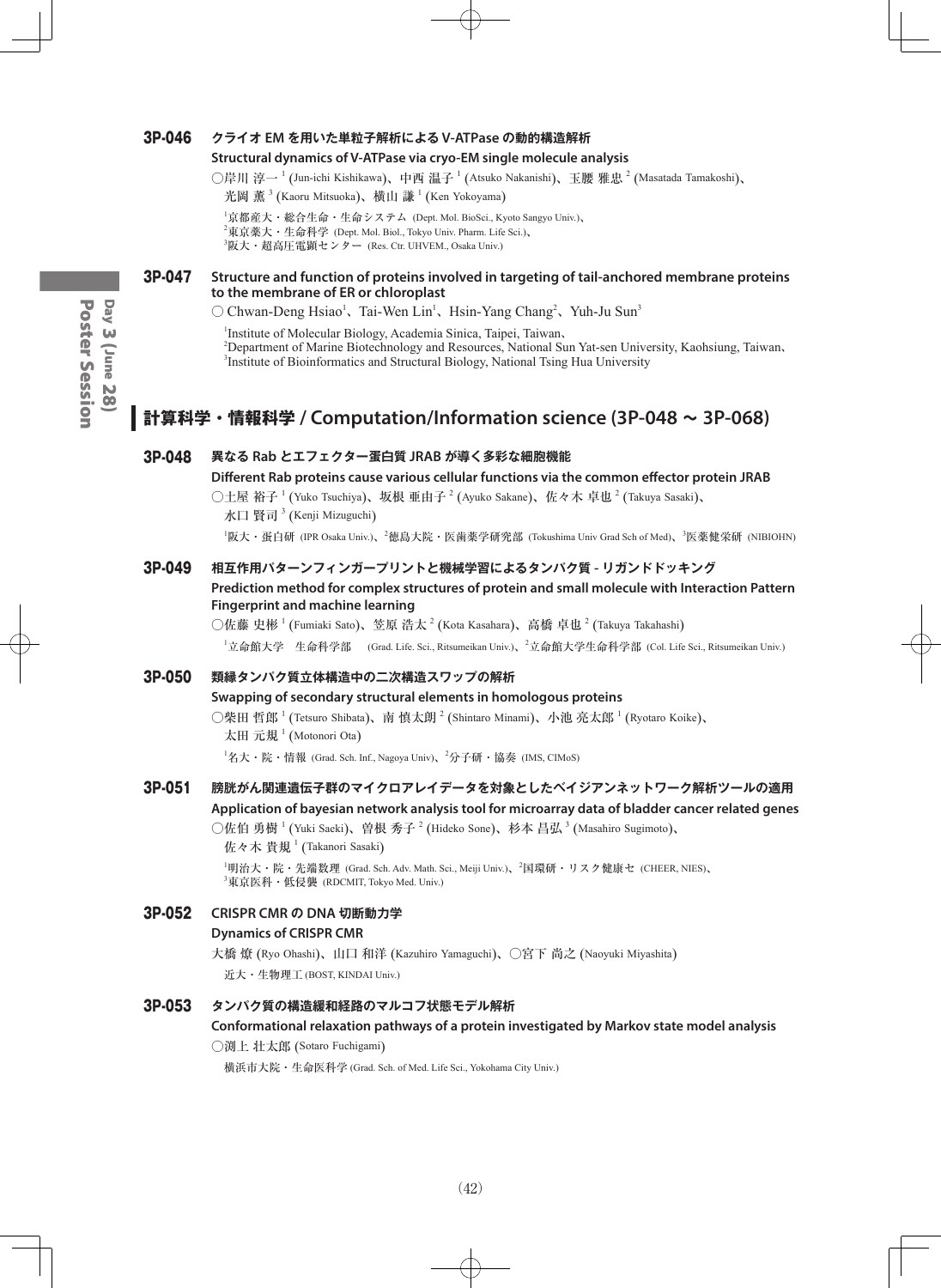## 3P-054 **β - α - βモチーフにおけるレジスタシフトの非対称性 The asymmetry of the register shift in the beta-alpha-beta motif** ○千見寺 浄慈  $^1$  (George Chikenji)、南 慎太朗  $^2$  (Shintaro Minami)、古賀 信康  $^2$  (Nobuyasu Koga)  $^1$ 名大・工・応物 (Dept. of App. Phys., Nagoya Univ.)、 $^2$ 分子研・ $\rm CIMoS$  (CIMoS, IMS) 3P-055 **高精度な脂質分子の FUJI 力場の開発と多剤排出トランスポーター膜系への適用 FUJI FORCE FIELD FOR PHOSPHOLIPIDS AND THE APPLICATION TO ACRB TRANSPORTER EMBEDDED IN POPE BILAYER** ○篠田 恵子 (Keiko Shinoda)、藤谷 秀章 (Hideaki Fujitani) Day 3 (June 28) Day 3 (June 28) 東大・先端研・システム生物医学 (LSBM, RCAST, The Univ. of Tokyo) 3P-056 **ONIOM 法によるシアル酸転移酵素 CstII の反応機構解析 ONIOM study of the Sialyltransferase Reaction Mechanism** ○兼松 佑典 <sup>1</sup> (Yusuke Kanematsu)、浜田 洋次郎 <sup>2</sup> (Yojiro Hamada)、立川 仁典 <sup>2</sup> (Masanori Tachikawa)、 鷹野 優 <sup>1</sup> (Yu Takano)  $^1$ 広島市大・情報 (Grad. Sch. of Info. Sci., Hiroshima City University)、 $^2$ 横浜市立大学 (Yokohama City University) 3P-057 **立体構造情報に基づく PLP 結合タンパク質の予測法の開発 Development of a method for predicting PLP-binding proteins based on 3D structure data** ○塩生 真史 (Masafumi Shionyu)、土方 敦司 (Atsushi Hijikata)、白井 剛 (Tsuyoshi Shirai) 長浜バイオ・バイオサイエンス (Fac. Biosci., Nagahama Inst. Bio-Sci. Tech.) 3P-058 **Advanced search and visualization tools for the PDB by Protein Data Bank Japan** ○ベッカー ゲルトヤン (Gert-Jan Bekker)、金城 玲 (Akira Kinjo)、中村 春木 (Haruki Nakamura)、 栗栖 源嗣 (Genji Kurisu) 阪大・蛋白研 (IPR, Osaka Univ.) 3P-059 **サブユニット原子モデル群を電顕密度マップの一部に重ね合わせる算法の開発 An algorithm for fitting the subunit atomic models on the partial region of the map** ○川端 猛 (Takeshi Kawabata)、中村 春木 (Haruki Nakamura)、栗栖 源嗣 (Genji Kurisu) 阪大・蛋白研 (Inst. Prot. Res., Osaka Univ.) 3P-060 **天然変性領域中に見られる相互作用部位の配列保存性について Sequence conservation of protein binding segments in intrinsically disordered regions** ○福地 佐斗志 (Satoshi Fukuchi)、大田 春輝 (Haruki Ota) 前工大・工 (Dept. Tech. Maebashi Tec.) 3P-061 **薬物応答性の個人差をタンパク質立体構造から探る Exploring characteristics of drug response-associated variants with protein structures** ○土方 敦司 (Atsushi Hijikata)、塩生 真史 (Masafumi Shionyu)、白井 剛 (Tsuyoshi Shirai) 長浜バイオ大 (Nagahama Institute of Bio-Science and Technology) 3P-062 **ヒトタンパク質の天然変性領域における翻訳後修飾の出現傾向 The appearance tendency of post-translational modification in the intrinsically disordered region of human protein** ○葉山 雄揮 (Yuki Hayama) 名大・情報・複雑 (Dept. of Comp. Info., Nagoya Univ.) 3P-063 **Coarse-Grained Force Field for Molecular Simulations of Lipid-Protein Systems** ○ウガルテ ディエゴ (Diego Ugarte)、高田 彰二 (Shoji Takada)

Poster Session Poster Session

Dept. Biol., Sch. Sci., Kyoto Univ.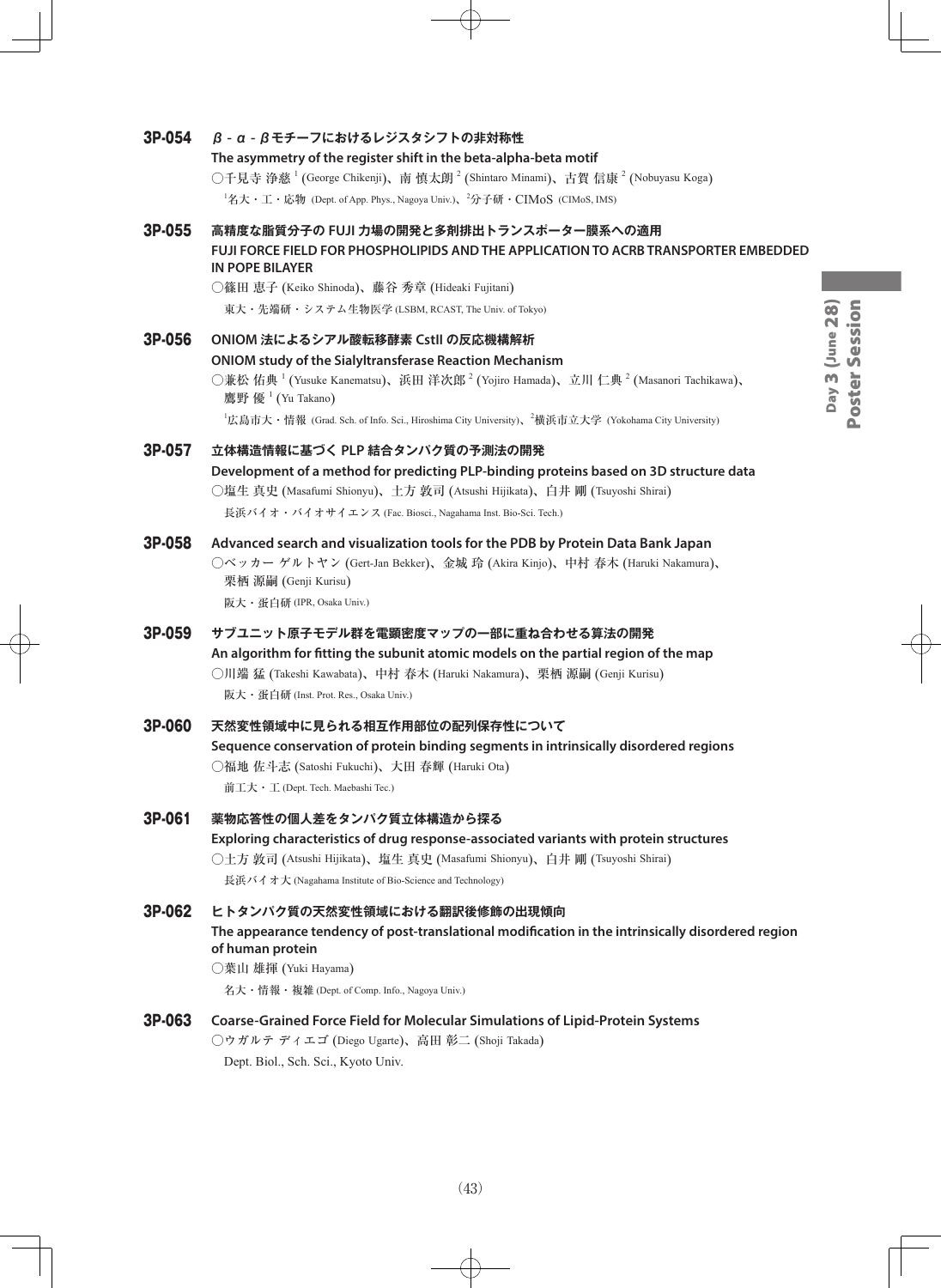#### 3P-064 **分子動力学シミュレーションと 1 分子計測による Protein G フォールディングダイナミクスの解析 Protein folding dynamics of protein G studied by molecular dynamics simulation and singlemolecule measurement**

○松永 康佑 <sup>1,2</sup> (Yasuhiro Matsunaga)、杉田 有治 <sup>1,3,4</sup> (Yuji Sugita)

<sup>1</sup>理研・計算機構 (RIKEN AICS)、<sup>2</sup>JST さきがけ (JST PRESTO)、<sup>3</sup>理研 (RIKEN)、<sup>4</sup>理研・QBiC (RIKEN QBiC)

#### 3P-065 **二面角系疎視化モデルによる巨大タンパク質の立体構造ゆらぎ―X線構造の温度因子との比較 Structure fluctuations of large proteins with a corse-grained model in torsional angle space. A comparison with X-ray temperature factors**

○猿渡 茂  $^1$  (Shigeru Endo)、輪湖 博  $^2$  (Hiroshi Wako)

<sup>1</sup>北里大・理・物理 (Sch. of Sci., Kitasato Univ.)、<sup>2</sup>早稲田大・社会科学総合 (Sch. of Soc. Sci., Waseda Univ.)

#### 3P-066 **カスケード型超並列シミュレーションで見るタンパク質間結合の圧力依存性**

**Pressure dependence of protein-protein binding studied by parallel cascade molecular dynamics simulation**

○畑 宏明  $^1$  (Hiroaki Hata)、西原 泰孝  $^2$  (Yasutaka Nishihara)、西山 雅祥  $^3$  (Masayoshi Nishiyama)、 川岸 郁朗<sup>4</sup> (Ikuro Kawagishi)、北尾 彰朗<sup>1</sup> (Akio Kitao)

 $^1$ 東工大・生命理工 (Dept. of Life Sci. and Tech., Tokyo Tech)、 $^2$ 東大・分生研 (IMCB, UTokyo)、 3 京大・白眉センター (The HAKUBI Center, Kyoto Univ.)、<sup>4</sup> 法政大・生命科学 (Dept. of Frontier Biosci., Hosei Univ.)

#### 3P-067 **分子構造および反応経路探索アルゴリズムの新展開**

#### **A novel approach for searching molecular structures and reaction pathways**

○庄司 光男  $^1$  (Mitsuo Shoji)、常盤 恭樹  $^{2,3}$  (Takaki Tokiwa)、山崎 笙太朗  $^2$  (Sotarou Yamasaki)、 栢沼 愛  $^{1}$  (Megumi Kayanuma)、重田 育照  $^{1}$  (Yasuteru Shigeta)

 $^1$ 筑波大・ $\rm CCS$  (CCS, Univ. of Tsukuba)、 $^2$ 筑波大・数理 (Grad. Schol. of Pure and Applied Sci., Univ. of Tsukuba)、  $^3$ 東北大・院裡 (Grad. Schol. of Sci. and Faculty of Sci., Tohoku Univ.)

## 3P-068 **転写因子 Ets1 天然変性領域のリン酸化は特異的な相互作用形成により DNA 結合を阻害する Phosphorylation of an intrinsically disordered region of Ets1 yields specific inhibitory interactions from multi-modal interactions**

○笠原 浩太  $^1$  (Kota Kasahara)、椎名 政昭  $^2$  (Masaaki Shiina)、肥後 順一  $^3$  (Junichi Higo)、 緒方 一博  $^{2}$  (Kazuhiro Ogata)、中村 春木  $^{3}$  (Haruki Nakamura)

 $^1$ 立命館大・生命 (Coll. Life Sci., Ritsumeikan Univ.)、 $^2$ 横浜市大・院・医 (Grad. Sch. Med, Yokohama City Univ.)、 3 阪大・蛋白研 (IPR, Osaka Univ)

## **機能解析・細胞・イメージング / Protein/cellular functions, Imaging (3P-069 ~ 3P-080)**

### 3P-069 **Toxic PR poly-dipeptides encoded by the C9orf72 repeat expansion block nuclear import and (3WD-03) export**

○森 英一朗 (Eiichiro Mori)

奈良医大・医・未来基礎医学 (Dept. Future Basic Med., School of Med., Nara Med Univ.)

#### 3P-070 **小胞体トランスロコンでの膜タンパク質の構造形成における膜貫通セグメント識別の2つの容態**

**(3WD-06) Two independent modes of recognition of hydrophobic segment at the endoplasmic reticulum translocon** 

○阪口 雅郎 (Masao Sakaguchi)、高原 教代 (Michiyo Takahara)、藤田 英伸 (Hidenobu Fujita)

兵庫県大・生命理学 (Grad. Sch. Life Sci. Univ. of Hyogo)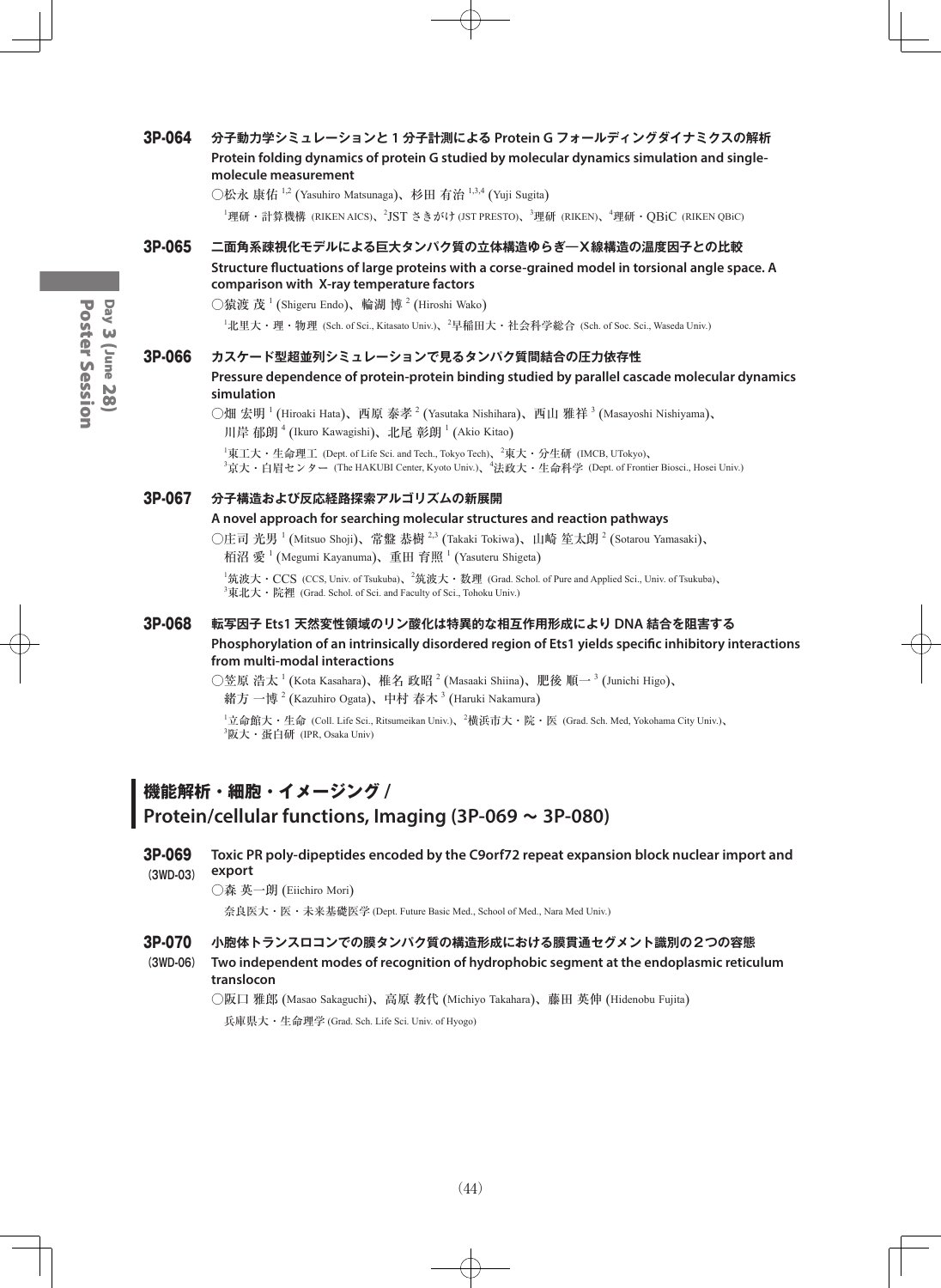# Poster Session Day 3 (June 28) Day 3 (June 28) Poster Session

#### 3P-071 **ヒトの鉄吸収に関わる膜貫通型鉄還元酵素の立体構造に基づく生きた細胞での機能解析**

#### **(3WEp-02) Structure-guided functional analysis of membrane-integrated ferric reductase for human iron absorption using living cells**

Menega Ganasen<sup>1</sup>、藤代 瞳<sup>2</sup> (Hitomi Fujishiro)、Xiaojing Yuan<sup>3</sup>、Iqbal Hamza<sup>3</sup>、 杉本 宏  $^{1,4}$  (Hiroshi Sugimoto)、姫野 誠一郎  $^2$  (Seiichiro Himeno)、城 宜嗣  $^1$  (Yoshitsugu Shiro)、  $\bigcirc$ 澤井 仁美  $^{1,4}$  (Hitomi Sawai)

1 兵庫県大・院・生命理 (Grad. Sch. of Life Sci., Univ. of Hyogo)、<sup>2</sup> 徳島文理大・薬 (Dept. of Pharm. Sci., Tokushima Bunri Univ.)、  $^3$ メリーランド大・動物鳥類 (Dept. of Animal and Avian Sci., Univ. of Maryland)、 $^4$ 理研・播磨 (RIKEN SPring-8)

#### 3P-072 **熱帯熱マラリア原虫由来 PV1 の機能解析**

#### **Function Analysis of PV1 from Palsmodium falciparum**

○中村 真奈美  $^1$  (Manami Nakamura)、袴田 一晃  $^1$  (Kazuaki Hakamada)、高島 英造  $^2$  (Eizo Takashima)、

養王田 正文<sup>1</sup> (Masafumi Yohda)

1 東京農工大・生命工学 (Dept. of Biotechnol., Tokyo Univ. of Agric. and Technol.)、  $^{2}$ 愛媛大・ $\text{PROS} \cdot \text{\small $\simeq$}$ ラリア (PROS, Ehime Univ.)

#### 3P-073 **嗅覚受容体膜輸送機構の解明に向けたアクセサリータンパク質 RTP1S の機能構造解析**

#### **Functional and Structural characterization of RTP1S**

○井上 亮祐 <sup>1</sup> (Ryosuke Inoue)、玉木 良平 <sup>2</sup> (Ryohei Tamaki)、福谷 洋介 <sup>2</sup> (Yosuke Fukutani)、 池上 健太郎  $^2$  (Kentaro Ikegami)、松波 宏明  $^3$  (Hiroaki Matsunami)、養王田 正文  $^2$  (Masafumi Yohda)

 ${}^{1}\$ 東京農工大・工・生命工 (Dept of Biotechnol, Tokyo Univ of Agric and Technol)、  $^{2}$ 東京農工大・院工・生命工 (Dept of Biotechnol, Tokyo Univ of Agric and Technol)、  $^3$ デューク大学メディカルセンター (Duke univ. Medical center)

#### 3P-074 **ロイシンリッチリピート蛋白質 OMD によるコラーゲン線維形成および維持の制御**

#### **Regulation of collagen fibril formation and stabilization by leucine rich repeat protein, OMD**

田島 卓実  $^1$  (Takumi Tashima)、長門石 曉  $^{1,2}$  (Satoru Nagatoishi)、〇中木戸 誠  $^1$  (Makoto Nakakido)、 大沼 信一<sup>3</sup> (Shin-ichi Ohnuma)、津本 浩平 <sup>1,2</sup> (Kouhei Tsumoto)

 $^1$ 東大院・工 (Sch. of Eng., Univ. of Tokyo)、 $^2$ 東大・医科研 (Inst. of Med. Sci., Univ. of Tokyo)、  $^3$ ユニヴァーシティ・カレッジ・ロンドン (Inst. Opthalmol., Univ. College London)

#### 3P-075 **3 本鎖 DNA 結合蛋白質の 3 本鎖 DNA 認識機構と転写活性への影響の解析**

#### **Mechanism of triplex DNA-binding proteins to recognize triplex DNA and regulate transcriptional activity**

○新村 真依子 (Maiko Shinmura)、杉山 航太 (Kota Sugiyama)、木内 一樹 (Kazuki Kiuchi)、 佐藤 憲大 (Norihiro Sato)、片山 拓馬 (Takuma Katayama)、鳥越 秀峰 (Hidetaka Torigoe) 東理大・理 (Fac. Science, Tokyo Univ. of Science)

## 3P-076 **連続反応性をもつ 3 種のキチナーゼによる基質分解反応の速度論的解析**

#### **Kinetic analysis of three processive-type chitinases**

多田 瑞季 <sup>1</sup> (Mizuki Tada)、小田 陽介 <sup>2</sup> (Yosuke Oda)、猪浦 弾 <sup>1</sup> (Hazumu Inoura)、鈴木 一史 <sup>1,2</sup> (Kazushi Suzuki)、 渡邉 剛志 <sup>1,2</sup> (Takeshi Watanabe)、○杉本 華幸 <sup>1,2</sup> (Hayuki Sugimoto)

1 新大院・自然科学 (Grad. Sch. Sci. & Tech., Niigata Univ.)、<sup>2</sup> 新大農・応生化 (Dept. Appl. Biol. Chem., Facul. Agri., Niigata Univ.)

#### 3P-077 **ミトコンドリアポリンタンパク質 Por1 は外膜透過装置 TOM 複合体のアセンブリー制御因子として機能する Mitochondrial Porin modulates the assembly of the mitochondrial translocator, TOM complex**

○阪上 春花  $^1$  (Haruka Sakaue)、塩田 拓也  $^2$  (Takuya Shiota)、石坂 直也  $^3$  (Naoya Ishizaka)、

田村 康<sup>4</sup> (Yasushi Tamura)、遠藤 斗志也<sup>5</sup> (Toshiya Endo)

1 京産大・タンパク質動態研 (Inst. Protein Dynamics, Kyoto Sangyo Univ.)、<sup>2</sup> 宮崎大学 (OPTT, Univ. Miyazaki)、  $^3$ 名大・院理・物質理学 (Grad. Sch. Sci., Nagoya Univ)、 $^4$ 山形大・理 (Fac. Sci., Yamagata Univ)、 5 京産大・総生 (Fac. Life Sci., Kyoto Sangyo Univ.)

#### 3P-078 **HIV Vif-E3 ユビキチンリガーゼ複合体と核酸の相互作用**

#### **Interaction of HIV Vif-E3 ubiquitin ligase complex with nucleic acid**

○神庭 圭佑 (Keisuke Kamba)、永田 崇 (Takashi Nagata)、片平 正人 (Masato Katahira)

京大・エネ理工 (Inst. of Adv. Energy, Kyoto Univ.)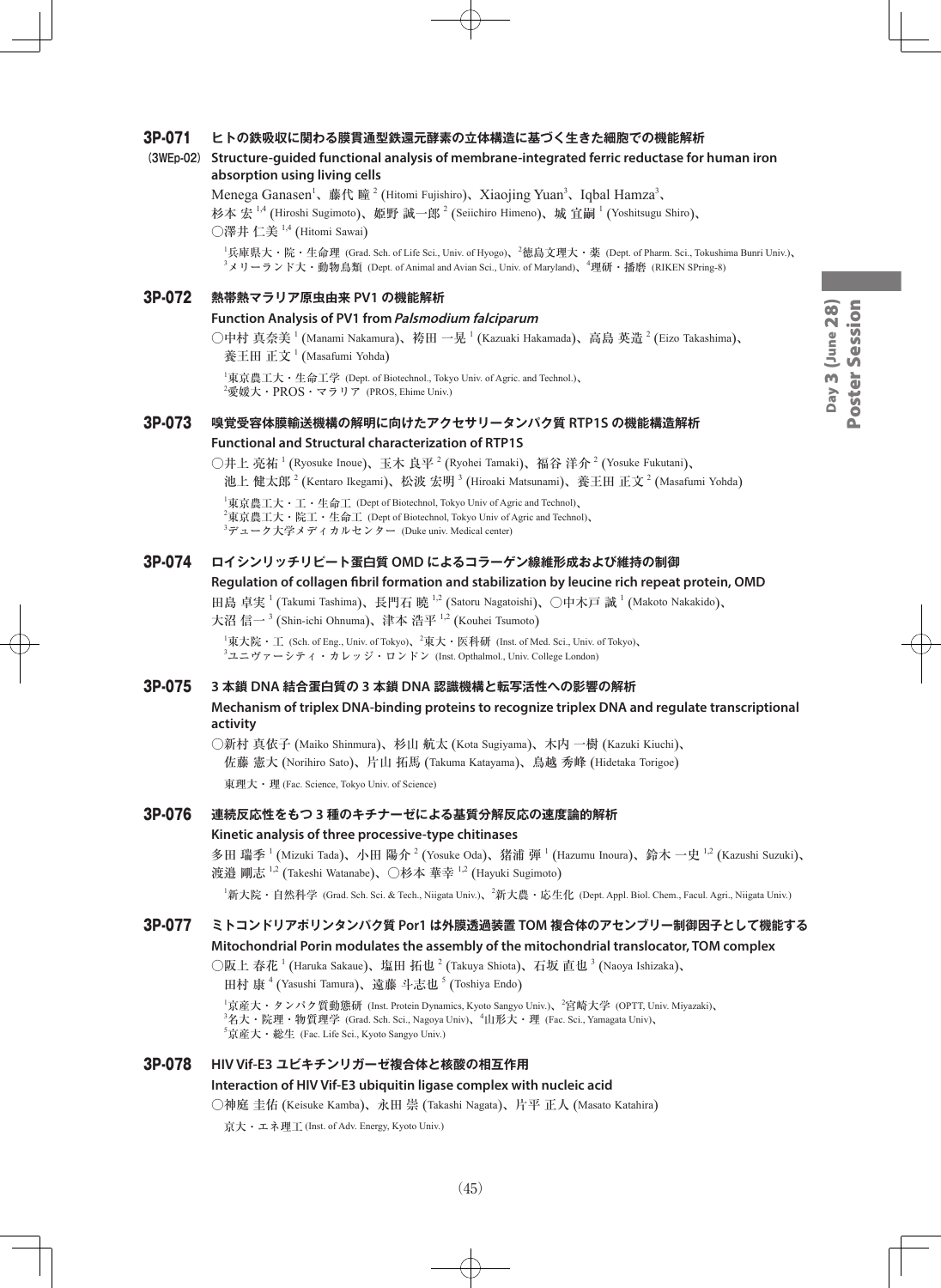#### 3P-079 **High-speed AFM imaging of membrane protein reconstituted in nanodisc**

○春山 隆充  $^1$  (Takamitsu Haruyama)、菅野 泰功  $^1$  (Yasunori Sugano)、古寺 哲幸  $^2$  (Noriyuki Kodera)、 内橋 貴之  $^3$  (Takayuki Uchihashi)、安藤 敏夫  $^2$  (Toshio Ando)、田中 良樹  $^1$  (Yoshiki Tanaka)、 紺野 宏記  $^2$  (Hiroki Konno)、塚崎 智也  $^1$  (Tomoya Tsukazaki)

<sup>1</sup>奈良先端大 (NAIST)、<sup>2</sup>金沢大・バイオ AFM (Bio-AFM FRC, Kanazawa Univ. )、<sup>3</sup>名大・理学 (Dept. Phys., Nagoya Univ. )

3P-080 **Molecular mechanism of paramyxovirus pathogenesis mediated by the accessory C protein** ○小田 康祐 (Kosuke Oda)、的場 康幸 (Yasuyuki Matoba)、入江 崇 (Takashi Irie)、坂口 剛正 (Takemasa Sakaguchi) 広大院・医歯薬保健学 (Grad. Sch. Biomed. Sci., Hiroshima Univ.)

## **物性・フォールディング / Biophysics, Protein Folding (3P-081 ~ 3P-111)**

#### 3P-081 **Monomer/Tetramer equilibrium of alpha-Synuclein in solution and its influence on fibril (3WB-03) formation**

○ Cesar Aguirre<sup>1</sup>、池中 健介<sup>2</sup> (Kensuke Ikenaka)、宗 正智 <sup>1</sup> (Masatomo So)、山口 圭一 <sup>1</sup> (Keiichi Yamaguchi)、 望月 秀樹  $^2$  (Hideki Mochizuki)、後藤 祐児  $^1$  (Yuji Goto)

1 阪大・蛋白研 (Inst. Prot. Res., Osaka Univ.)、<sup>2</sup> 阪大・医・神経内科 (Dept. Neurol., Grad Sch. of Med., Osaka Univ.)

#### 3P-082 **立体構造と速度論から理解するトリガーファクターシャペロンの活性発現機構**

#### **(3WD-05) Structural and kinetic insights into chaperone activities of Trigger Factor**

○斉尾 智英 <sup>1,2</sup> (Tomohide Saio)、川越 聡一郎<sup>2</sup> (Soichiro Kawagoe)、Charalampos Kalodimos<sup>3</sup>、 石森 浩一郎 1,2 (Koichiro Ishimori)

<sup>1</sup>北大院・理 (Dept. of Chem. Fac. of Sci., Hokkaido Univ.)、<sup>2</sup>北大院・総化 (Grad. Sch. of Chem. Sci. and Eng., Hokkaido Univ.)、 <sup>3</sup>Dept. of Struct. Biol., St. Jude Child. Res. Hospit.

## 3P-083 **A β 40 と A β 42 の二量体形成における違いに関する理論的研究**

#### **Theoretical studies of difference between Aβ40 and Aβ42 in the dimer formation process**

○伊藤 暁  $^{1,2}$  (Satoru Itoh)、奥村 久士  $^{1,2}$  (Hisashi Okumura)

<sup>1</sup>分子研 (IMS)、<sup>2</sup>総研大 (SOKENDAI)

#### 3P-084 **ABC トランスポーターにおけるヌクレオチドドメイン 2 量体化の駆動力に関する計算化学的解析 Computational study on the driving force causing the dimerization between nucleotide binding domains in ABC transporters**

境澤 穂波 (Honami Sakaizawa)、許 維麟 (Wei-Lin Hsu)、古田 忠臣 (Tadaomi Furuta)、○櫻井 実 (Minoru Sakurai) 東工大・バイオセンター (Bio. Center of Tokyo Tech)

#### 3P-085 **αシヌクレインのアミロイド線維とアモルファス凝集の競合**

**Competition between amyloid fibrillation and amorphous aggregation of α-synuclein**  ○笹原 健二 <sup>1</sup> (Kenji Sasahara)、山口 圭一 <sup>1</sup> (Keiichi Yamaguchi)、宗 正智 <sup>1</sup> (Masatomo So)、 河田 康志  $^2$  (Yasushi Kawata)、後藤 祐児  $^1$  (Yuji Goto)  $^1$ 阪大・蛋白研 (IPR)、 $^2$ 鳥取大・工 (Tottori Univ)

#### 3P-086 **超音波照射下におけるポリリン酸が促進するαシヌクレインのアミロイド線維形成**

#### **Polyphosphate-induced amyloid fibrillation of α-synuclein under the ultrasonication**

○山口 圭一 <sup>1</sup> (Keiichi Yamaguchi)、宗 正智 <sup>1</sup> (Masatomo So)、笹原 健二 <sup>1</sup> (Kenji Sasahara)、 河田 康志  $^2$  (Yasushi Kawata)、後藤 祐児  $^1$  (Yuji Goto)

 $^1$ 阪大・蛋白研 (IPR, Osaka Univ.)、 $^2$ 鳥大・工 (Grad. Sch. of Eng., Tottori Univ.)

#### 3P-087 **古細菌フェリチンの 3 つのオリゴマー構造**

#### **Three different oligomeric structures of Archaeoglobus fulgidus ferritin**

○佐藤 大輔 <sup>1</sup> (Daisuke Sato)、桑田 巧 <sup>2</sup> (Takumi Kuwata)、岡田 裕太 <sup>2</sup> (Yuta Okada)、Boyce Hon Pin Law<sup>3</sup>、 Ambrish Kumar<sup>3</sup>、Sierin Lim<sup>3</sup>、池口 雅道 <sup>1,2</sup> (Masamichi Ikeguchi)

 $^1$ 創価大・理工 (Fac. of Sci. and Eng., Soka Univ.)、 $^2$ 創価大・院・工 (Grad. Sch. of Eng., Soka Univ.)、 3 Sch. of Chem. and Biomed. Eng., Nanyang Tech. Univ., SG

Day 3 (June 28)<br>Poster Session Poster SessionDay 3 (June 28)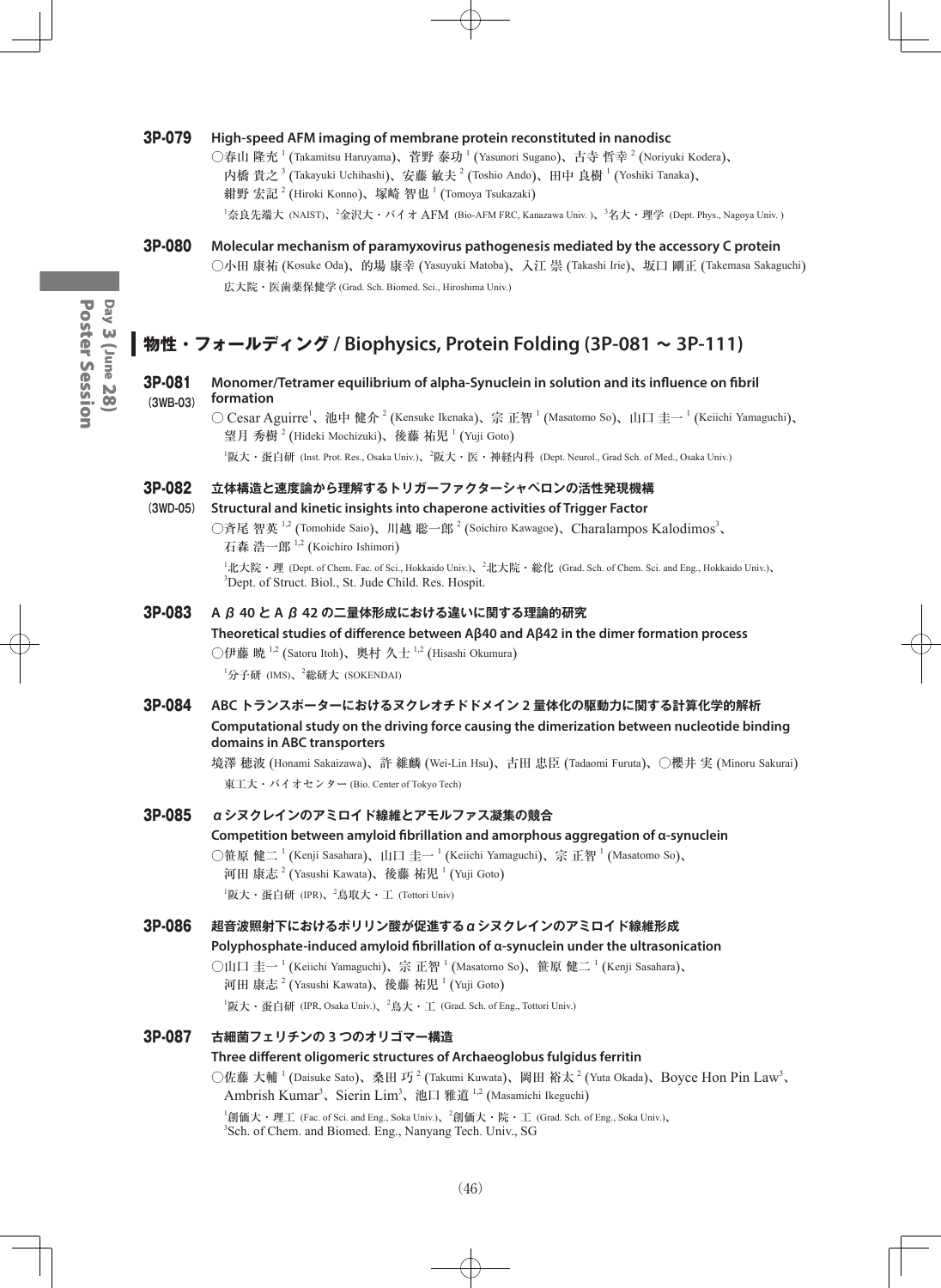# Day 3 (June 28) Poster Session Day 3 (June 28) Poster Session

#### 3P-088 **蛋白質 - 蛋白質相互作用面の二次構造に着目した分類手法の開発**

#### **Development of classification method of protein-protein interfaces based on their secondary structures**

○藤井 貴志 (Takashi Fujii)、藤原 和夫 (Kazuo Fujiwara)、池口 雅道 (Masamichi Ikeguchi) 創価大・工・生命情報 (Dept. Bioinfo., Grad. Sch. Eng., Soka Univ.)

- 3P-089 **水溶性および膜貫通β - バレル型構造におけるβ - ストランドのねじれと曲がり β-strand twisting/bending in soluble and transmembrane β-barrel structures** 菊池 宣明 (Nobuaki Kikuchi)、○藤原 和夫 (Kazuo Fujiwara)、池口 雅道 (Masamichi Ikeguchi) 創価大・工・生命情報 (Dept. Bioinfo., Grad. Sch. Eng., Soka Univ.)
- 3P-090 **新しい溶媒和自由エネルギー表式を用いた 3D-RISM 理論による変性及び天然蛋白質の構造安定性 Stability of Unfolded and Folded Protein Structures Using 3D-RISM theory with the new Solvation Free Energy functional**

 $\bigcirc$ 丸山 豊  $^1$  (Yutaka Maruyama)、光武 亜代理  $^2$  (Ayori Mitsutake) <sup>1</sup>理研・計算科学研究機構 (RIKEN AICS)、<sup>2</sup>慶應大学物理 (Dep. of Physics, Keio Univ.)

#### 3P-091 **大腸菌染色体挿入による組換えタンパク質発現**

**Expression of recombinant proteins by chromosomal gene insertion in Escherichia coli** ○中村 努  $^1$  (Tsutomu Nakamura)、駒 大輔  $^2$  (Daisuke Koma)、大嶋 真紀  $^1$  (Maki Oshima)、

星野 英人  $^1$  (Hideto Hoshino)、大本 貴士  $^2$  (Takashi Ohmoto)、上垣 浩一  $^{1,3}$  (Koichi Uegaki) <sup>1</sup>産総研 (AIST)、<sup>2</sup>大阪技術研 (ORIST)、<sup>3</sup>近大・農 (Kindai Univ)

#### 3P-092 **α - シヌクレインの pH 依存的構造変化の NMR データによる解析**

#### **Analysis of pH-dependent structural change of α-synuclein by NMR data**

○阿部 智史  $^1$  (Satoshi Abe)、佐々木 智崇  $^2$  (Tomotaka Sasaki)、李 映昊  $^3$  (Young-Ho Lee)、 櫻井 一正  $^4$  (Kazumasa Sakurai)、伊藤 大樹  $^2$  (Hiroki Itou)  $^1$ 近大院・生物理工 (BOST, KINDAI Univ.)、 $^2$ 近大・生物理工 (BOST, KINDAI Univ.)、  $^3$ 阪大・蛋白研 (Inst. Protein Res., Osaka Univ.)、 $^4$ 近大・先端研 (Inst. Adv. Tech., KINDAI Unv.)

## 3P-093 **ガレクチン -1 の二量体形成能についての熱量測定および分光測定による解析 Analysis of galectin-1 dimerization by calorimetry and spectroscopy**

○野中 康宏  $^1$  (Yasuhiro Nonaka)、小川 崇  $^1$  (Takashi Ogawa)、東海林 博樹  $^2$  (Hiroki Shoji)、 西 望  $^3$  (Nozomu Nishi)、中村 隆範  $^1$  (Takanori Nakamura)

 ${}^{1}\!$ 香川大・医・分子細胞 (Dept. of Endocrinol., Fac. of Med., Kagawa Univ.)、  $^2$ 金沢医科大・一般教育・生物 (Dept. of Biol., Kanazawa Med. Univ.)、 $^3$ 香川大・総合生命 (Life Sci. Res. Center, Kagawa Univ.)

#### 3P-094 **高安定化変異体を用いた、低温ショック蛋白質の分子シャペロン機能の熱力学的評価 Thermodynamic evaluation of molecular chaperone function of cold shock protein for nucleic acids with its highly stabilized mutant**

五十嵐 奈美 (Nami Ikarashi)、光野 颯斗 (Hayato Kono)、中澤 晶子 (Akiko Nakazawa)、 ○城所 俊一 (Shun-ichi Kidokoro) 長岡技科大・生物機能 (Dept of Bioengineering, Grad. Sch. of Engineering, Nagaoka Univ. of Tech.)

3P-095 **AMPA 受容体リガンド結合ドメインの隠れた安定状態 A hidden stable state of the AMPA receptor ligand-binding domain** ○尾嶋 拓 <sup>1</sup> (Hiraku Oshima)、李 秀栄 <sup>1</sup> (Suyong Re)、坂倉 正義 <sup>2</sup> (Masayoshi Sakakura)、 高橋 栄夫  $^2$  (Hideo Takahashi)、杉田 有治  $^1$  (Yuji Sugita) 1 理研・生命システム (RIKEN QBiC)、<sup>2</sup> 横市大・生命医 (Grad. Sch. of Med. Life Sci., Yokohama City Univ.) 3P-096 **ポリグルタミン蛋白質による異常構造伝播機構の解明**

## **Mechanism of abnormal conformational transmission of polyglutamine protein** ○小澤 大作 (Daisaku Ozawa)、武内 敏秀 (Toshihide Takeuchi)、永井 義隆 (Yoshitaka Nagai) 大阪大院・医・神経難病治療学 (Dept. Neurotherapeutics, Osaka Univ. Grad. Sch. of Med.)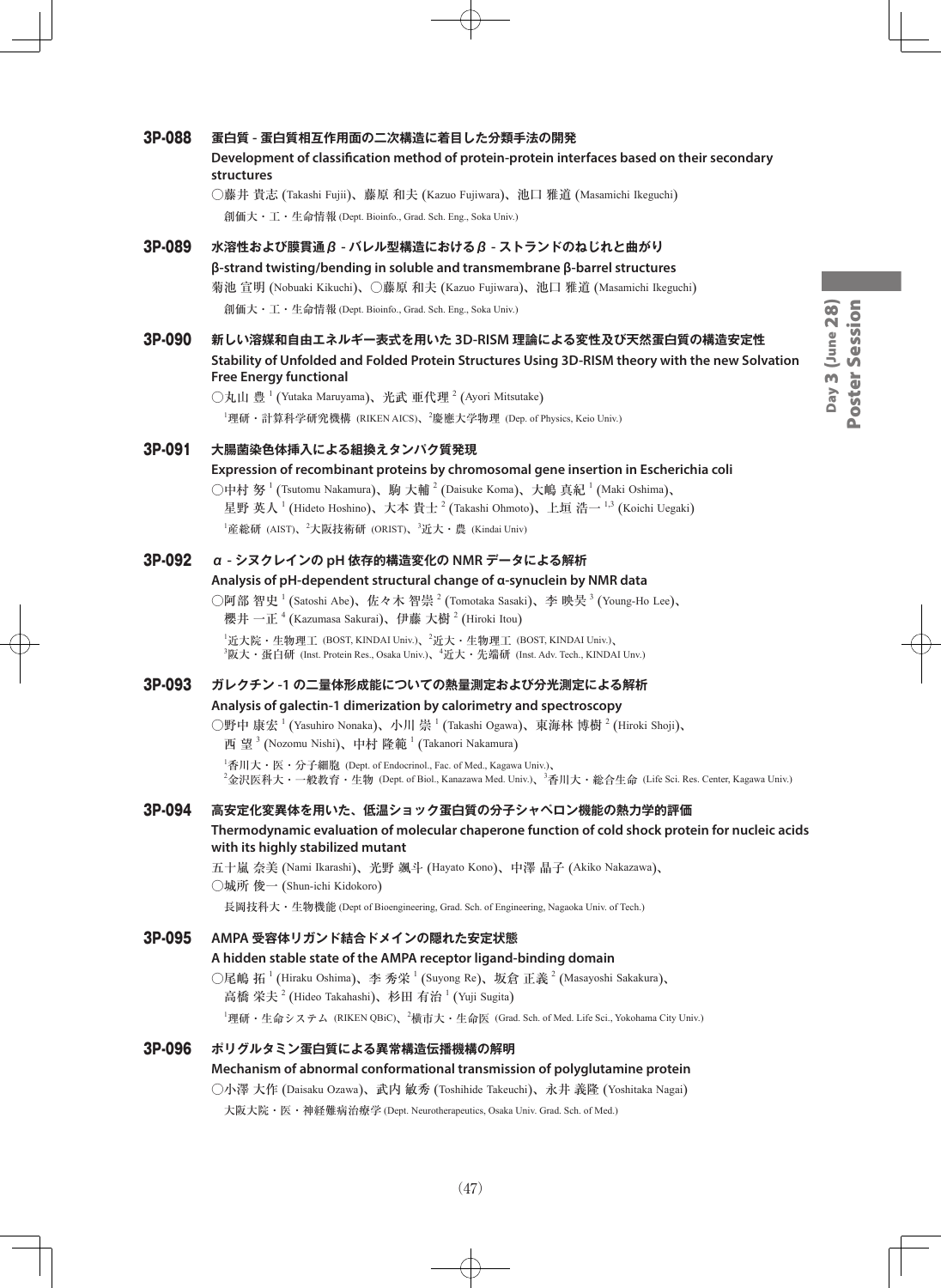#### 3P-097 **有機溶媒中におけるタンパク質の凝集体形成機構の熱力学的解明**

#### **Thermodynamic mechanism of thermal induced aggregation of protein with organic solvent**

○神山 匡 (Tadashi Kamiyama)、中西 翔也 (Shoya Nakanishi)、瀬尾 陸 (Riku Seo)、福本 彩華 (Ayaka Fukumoto)、 丸谷 智迦津 (Tomokazu Marutani)

近大・理工・理 (Dept. of Sci, Fac. of Sci. and Eng., Kindai Univ.)

3P-098 **蛍光寿命計測によるインスリンアミロイドのチオフラビンT結合サイトのキャラクタリゼーション Characterization of ThT binding sites on insulin amyloid by using fluorescence lifetime measurements**

> ○小田 明典 (Akinori Oda)、里園 浩 (Hiroshi Satozono) 浜松ホトニクス(株) (Hamamatsu Photonics K.K.)

### 3P-099 **ダイズ PDI ファミリータンパク質 GmPDIL6 は NADPH 依存的なグルタチオン還元酵素として働く NADPH-dependent glutathione reductase activity of soybean protein disulfide isomerase, GmPDIL6**

○奥田 綾 (Aya Okuda)、増田 太郎 (Taro Masuda)、裏出 令子 (Reiko Urade) 京大・農・農学 (Div. of Agronomy and Horticultural Sci., Grad. Sch. of Agric., Kyoto Univ.)

#### 3P-100 **アミロイド線維形成とアモルファス凝集形成の競争モデルの観察**

**Direct observation of competing pathway of amyloid fibrillation and amorphous aggregation** ○宗 正智  $^1$  (Masatomo So)、足立 誠幸  $^1$  (Masayuki Adachi)、藤川 龍弥  $^1$  (Tatsuya Fujikawa)、 山口 圭一<sup>1</sup> (Keiichi Yamaguchi)、河田 康志<sup>2</sup> (Yasushi Kawata)、後藤 祐児<sup>1</sup> (Yuji Goto)  $^1$ 阪大・蛋白研 (Inst. of Protein Res., Osaka Univ.)、 $^2$ 鳥取大・工 (Grad. Sch. of Eng., Tottori Univ.)

#### 3P-101 **コムギ胚芽無細胞タンパク質合成技術を用いた膜タンパク質の直接可溶化調製**

**Direct solubilization of membrane proteins based on the wheat germ cell-free protein synthesis technology**

○紙 圭一郎 (Keiichiro Kami)

( 株 ) セルフリーサイエンス (CellFree Sciences Co., Ltd.)

## 3P-102 **アポミオグロビンの酸変性状態と尿素変性状態の構造的な差異 Structural differences between the acid and urea-denatured apomyoglobin** ○関 安孝  $^1$  (Yasutaka Seki)、中村 成芳  $^2$  (Shigeyoshi Nakamura)  $^1$ 高知大・医 (Kochi Medical School)、 $^2$ 宇部高専 (NIT, Ube College)

#### 3P-103 **タンパク質安定化剤 Non-detergent sulfobetaine によるリフォールディングの促進 Enhancement of protein refolding by protein stabilizer, non-detergent sulfobetaine**

#### ○若松 馨 (Kaori Wakamatsu)、小森谷 美歌 (Mika Komoriya)、浦野 智子 (Tomoko Urano)、 大小原 翔太 (Shota Daikohara)、神山 亮司 (Ryoji Kamiyama)、細田 和男 (Kazuo Hosoda)、 寺脇 慎一 (Shin-ichi Terawaki)

群大・理工・分子科学 (Div. Mol. Sci., Fac. Sci. Technol., Gunma Univ.)

#### 3P-104 **高分解能溶液NMRによるアミロイドβ凝集初期過程の解析**

#### **Amyloid beta fibril formation elucidated by high resolution NMR**

中川 大雅  $^1$  (Taiga Nakagawa)、西井 一郎  $^2$  (Ichiro Nishii)、松崎 勝巳  $^1$  (Katsumi Matsuzaki)、  $\bigcirc$ 星野 大  $^1$  (Masaru Hoshino)

 $^1$ 京大院・薬 (Grad. Sch. Pharm. Sci., Kyoto Univ.)、 $^2$ 奈良女・理 (Fac. Sci., Nara Women's Univ.)

#### 3P-105 **単一分子蛍光分光法のための新しいタンパク質二重蛍光色素標識方法**

**New Method of Double labeling of Proteins for the Single-Molecule Fluorescence Spectroscopy**

○吉田 文  $^{1,2}$  (Aya Yoshida)、金沢 省  $^{1,2}$  (Sho Kanazawa)、高橋 泰人  $^{1}$  (Hiroto Takahashi)、 松井 敏高 <sup>1</sup> (Toshitaka Matsui)、小井川 浩之 <sup>1,2</sup> (Hiroyuki Oikawa)、浜田 大三 <sup>3</sup> (Daizo Hamada)、 高橋 聡<sup>1,2</sup> (Satoshi Takahashi)

 $^1$ 東北大・多元研 (IMRAM, Tohoku Univ.)、 $^2$ 東北大・理・化 (Dept. of Chem., Grad. Sch. of Sci., Tohoku Univ.)、  $^3$ 神戸大・工・応用化 (Dept. of Chem., Grad. Sch. of Eng., Kobe Univ.)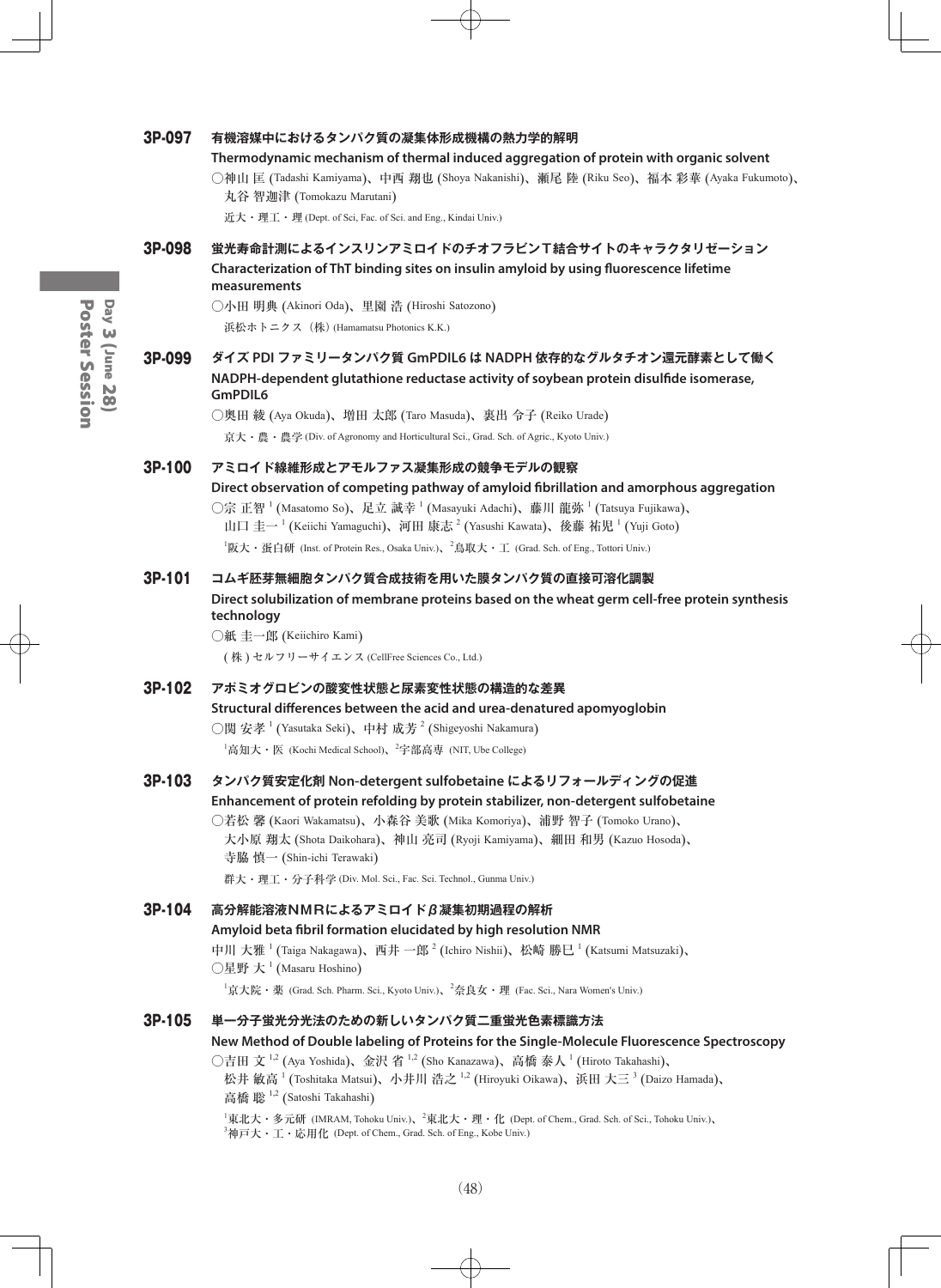#### 3P-106 **マイクロ秒分解一分子蛍光測定による F1-ATPase の構造変化追跡**

**Microsecond resolved tracking of conformational changes of F1-ATPase by using single-molecule fluorescence spectroscopy**

高橋 巧 <sup>1,2</sup> (Takumi Takahashi)、〇小井川 浩之 <sup>1,2</sup> (Hiroyuki Oikawa)、須河 光弘 <sup>3</sup> (Mitsuhiro Sugawa)、 高橋 聡<sup>1,2</sup> (Satoshi Takahashi)

 $^1$ 東北大・生命科学 (Grad. Sch. Life Sci., Tohoku Univ.)、 $^2$ 東北大・多元研 (IMRAM, Tohoku Univ.)、  ${}^{3}$ 東大・総合文化 (Grad. Sch. Arts and Sci., Univ. Tokyo)

3P-107 **Improve expression of recombinant human glucose-6-phosphate dehydrogenase (G6PD) in bacterial system**

> ○ Thitiluck Swangsri、Usa Boonyuen、Thanyaphorn Junkree Mahidol Univ.

3P-108 **Biophysical characterization of an insoluble species formed by a chemically intact single disulfide bonded BPTI**

> ○ Punitha Velmurugan、Yutaka Kuroda Tokyo University of Agriculture and Technology

#### 3P-109 **Nuclear import receptor inhibits phase separation of FUS through binding to multiple sites** ○吉澤 拓也 (Takuya Yoshizawa)

立命館大・生命 (College of Life Sciences, Ritsumeikan Univ.)

#### 3P-110 **タンパク質の広帯域誘電分光;水和水ダイナミクスおよびその熱活性の検証**

**Broadband Dielectric Spectroscopy on Proteins; Hydration-water dynamics and the thermal excitation**

○山本 直樹 <sup>1</sup> (Naoki Yamamoto)、伊藤 奨太 <sup>2</sup> (Shota Ito)、太田 薫 <sup>3</sup> (Kaoru Ota)、

中西 真大 <sup>4</sup> (Masahiro Nakanishi)、田村 厚夫 <sup>1</sup> (Atsuo Tamura)、井上 圭一 <sup>2</sup> (Keiichi Inoue)、

神取 秀樹  $^2$  (Hideki Kandori)、茶谷 絵理  $^1$  (Eri Chatani)、富永 圭介  $^{1,3}$  (Keisuke Tominaga)

 $14\#\text{t}$ 院・理・化 (Grad. School of Sci, Kobe Univ.)、 $24\text{t}$ 大院・工 (Grad. School of Eng., Nagoya Institute of Tech.)、 <sup>3</sup>神大・分子フォト (Mol. Photoscience Research Center, Kobe University)、 4 福岡工大・電気工 (Dept. of Elec. Eng., Fukuoka Institute. of Tech.)

#### 3P-111 **Characterizing the aggregation of therapeutic antibodies in bioprocessing**

○鬼塚 正義  $^1$  (Masayoshi Onitsuka)、大政 健史  $^2$  (Takeshi Omasa)

 $^1$ 徳島大・社産理工研究部 (Grad. sch. of Tech. Ind. and Soc. Sci., Tokushima Univ.)、  $^{2}$ 阪大・工・生命先端(Grad. sch. of Eng. Osaka Univ.)

## **プロテオーム・蛋白質工学 /**

## **Proteomics / Protein engineering (3P-112 ~ 3P-132)**

3P-112 **加齢後ヒト水晶体構成タンパク質中に存在する異性化アミノ酸のホットスポット**

**(3WBp-02) Isomerization and racemization hotspots in lens αA-crystallin**

○高田 匠 (Takumi Takata)、藤井 紀子 (Noriko Fujii)

京大・原子炉 (Research React Ins., Kyoto Univ.)

### 3P-113 **光クロスリンク機能を有する非天然アミノ酸の部位特異的導入によるタンパク質の分子間および分子内光 クロスリンク**

#### **Intermolecular and Intramolecular Protein Photocrosslinking through Site-specific Incorporation of Photocrosslinkable Non-natural Amino Acid**

芝 るみ (Rumi Shiba)、○渡邉 貴嘉 (Takayoshi Watanabe)、芳坂 貴弘 (Takahiro Hohsaka)

北陸先端大・マテリアルサイエンス (School of Materials Science, JAIST)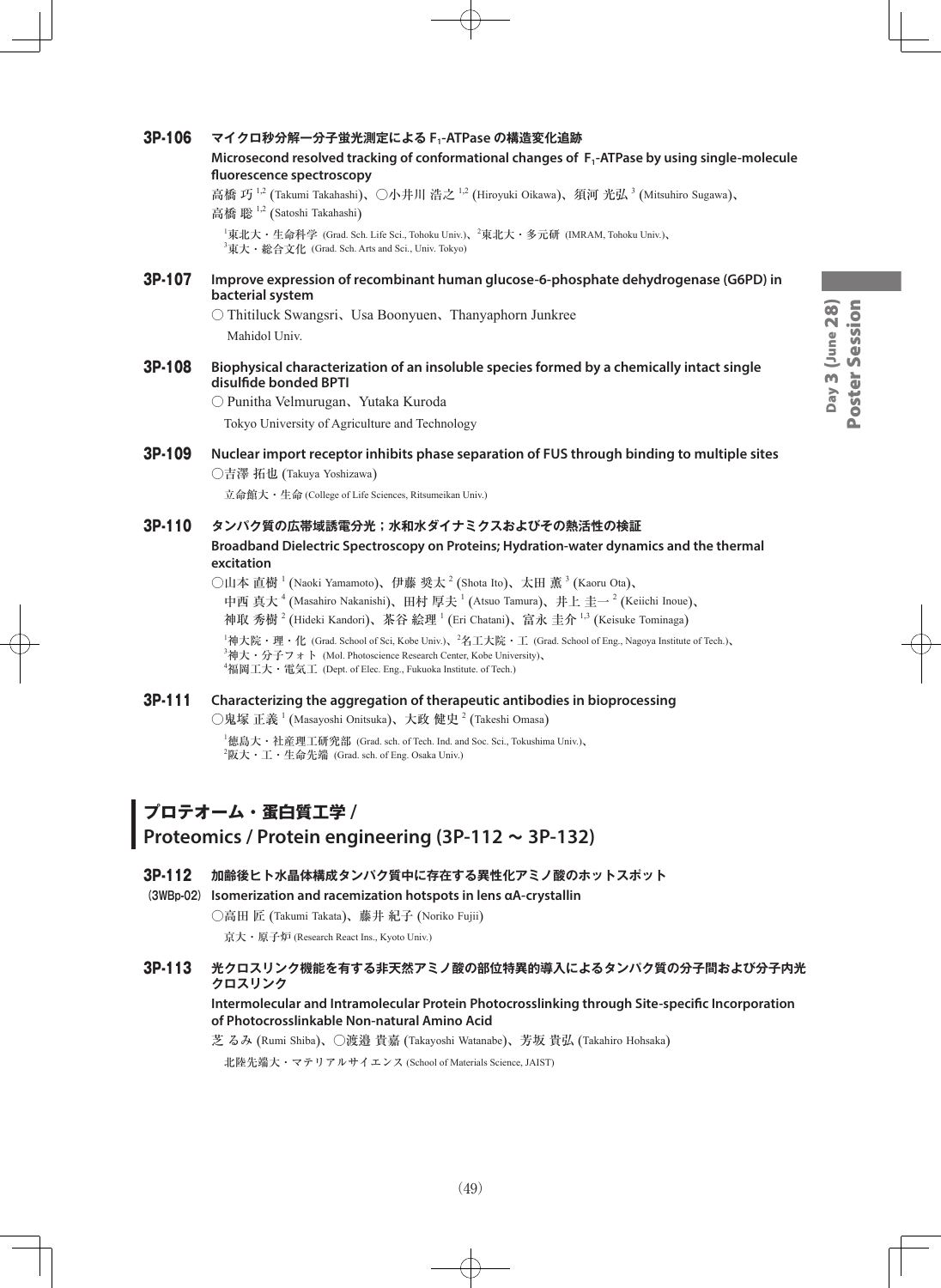#### 3P-114 **イヌアレルゲン Can f 6 の X 線結晶構造解析と交差反応性を利用した B 細胞エピトープの同定 X-ray crystal structure analysis of dog allergen Can f 6 and structure-based identification of B cell epitope with cross-reactivity**

- 山本 賢史<sup>1</sup> (Kenji Yamamoto)、〇石橋 宰<sup>1</sup> (Osamu Ishibashi)、杉浦 慶亮<sup>1</sup> (Keisuke Sugiura)、
- 姥谷 美樹  $^1$  (Miki Ubatani)、中辻 匡俊  $^1$  (Masatoshi Nakatsuji)、島本 茂  $^2$  (Shigeru Shimamoto)、
- 野田 勝紀  $^3$  (Masanori Noda)、内山 進  $^3$  (susumu Uchiyama)、福冨 友馬  $^4$  (Yuma Fukutomi)、
- 西村 重徳  $^1$  (Shigenori Nishimura)、乾 隆  $^1$  (takashi Inui)

<sup>1</sup>大阪府大・院・生命環境 (Grad. Sch. of Life & Envi. Sci., Osaka Pref. Univ.)、<sup>2</sup>近大・理工 (Fac. of Sci. and Eng., Kindai Univ.)、  ${}^{3}$ 阪大・院・工・生命先端 (Div. of Adv. Sci. and Biotech., Grad. Sch. of Eng., Osaka Univ.)、 4 相模原病院臨床研究センター (Clinical Research Center for Allergy and Rheumatology, Sagamihara National Hospital)

#### 3P-115 **ヒトプロテインジスルフィドイソメラーゼを添加した再構成型無細胞タンパク質合成系 (PUREfrex) によ るジスルフィド結合タンパク質合成**

**Synthesis of proteins containing disulfide bonds using PUREfrex with human protein disulfide isomerase**

○松本 令奈 (Rena Matsumoto)、金森 崇 (Takashi Kanamori)

ジーンフロンティア(株) (GeneFrontier Corporation)

#### 3P-116 **G タンパク質共役受容体の不安定領域の再デザイン**

#### **Redesign of Unstable Region in G-Protein Coupled Receptor**

○三本 斉也 <sup>1,2</sup> (Masaya Mitsumoto)、村田 武士 <sup>3,4</sup> (Takeshi Murata)、古賀 信康 <sup>1,2</sup> (Nobuyasu Koga)

 $^1$ 自然科学・生命創成 (ExCELLS, NINS)、 $^2$ 総研大・物理科学 (SOKENDAI)、 $^3$ 千葉大・理 (Fac. of Sci., Chiba Univ.)、 4 JST・さきがけ (JST, PRESTO)

#### 3P-117 **抗体ファージライブラリからガン特異的な VHH 抗体の効率的単離手法の確立**

**Establishment of efficient isolation method for cancer-specific VHH antibody from antibody phage library**

○永溝 修幸 (Nobuyuki Nagamizo)、岸本 聡 (Satoshi Kishimoto)、藤崎 奏 (Kanade Fujisaki)、 加藤 太一郎 (Dai-ichiro Kato)、伊東 祐二 (Yuji Ito) 鹿大・理工・生化 (Dept.Chem Biosci.,Grad.Sch.Sci Eng.,Univ.of Kagoshima)

#### 3P-118 **クッション性足場タンパク質を利用した金ナノ粒子の機能化と高感度比色検出への応用 Functionalization of AuNPs with ligand conjugated cushioning scaffold protein and its application for sensitive colorimetric detection**

○今中 洋行 (Hiroyuki Imanaka)、的場 晴香 (Haruka Matoba)、石田 尚之 (Naoyuki Ishida)、 今村 維克 (Koreyoshi Imamura)

岡大院・自然・応化 (Dept. of App. Chem., Grad. Sch. of Nat. Sci. & Tech., Okayama Univ.)

3P-119 **球状ドメイン以外の領域でのタンパク質間相互作用に関する分子動力学的解析**

#### **Analysis of protein-protein interactions in region except for globular domain by using the molecular dynamics method**

○島戸 拓也 <sup>1</sup> (Takuya Shimato)、近藤 遼平 <sup>1</sup> (Ryohei Kondo)、笠原 浩太 <sup>1</sup> (Kota Kasahara)、 相澤 康則  $^2$  (Yasunori Aizawa)、肥後 順一  $^3$  (Junichi Higo)、高橋 卓也  $^1$  (Takuya Takahashi)

 $^1$ 立命館大・生命・生情 (Coll.Life Sci., Ritsumeikan Univ)、 $^2$ 東京工業大学 生命理工学院 ( Dept. of Life Sci. Tech., Tokyo Tech.)、 3 大阪大学 蛋白質研究所 (IPR, Osaka Univ.)

#### 3P-120 **Thermostabilization of mutant beta-glucuronidase resulted in increased stability and lower background signal of homogeneous immunoassay**

○蘇 九龍  $^{1,2}$  (Jiulong Su)、大室 有紀  $^2$  (Yuki Ohmuro-Matsuyama)、上田 宏  $^2$  (Hiroshi Ueda)

 $^1$ 東工大・生命理工 (Grad. Sch. of LST, Tokyo Tech)、 $^2$ 東工大・化生研 (Lab. for Chem. & Life Sci., Tokyo Tech)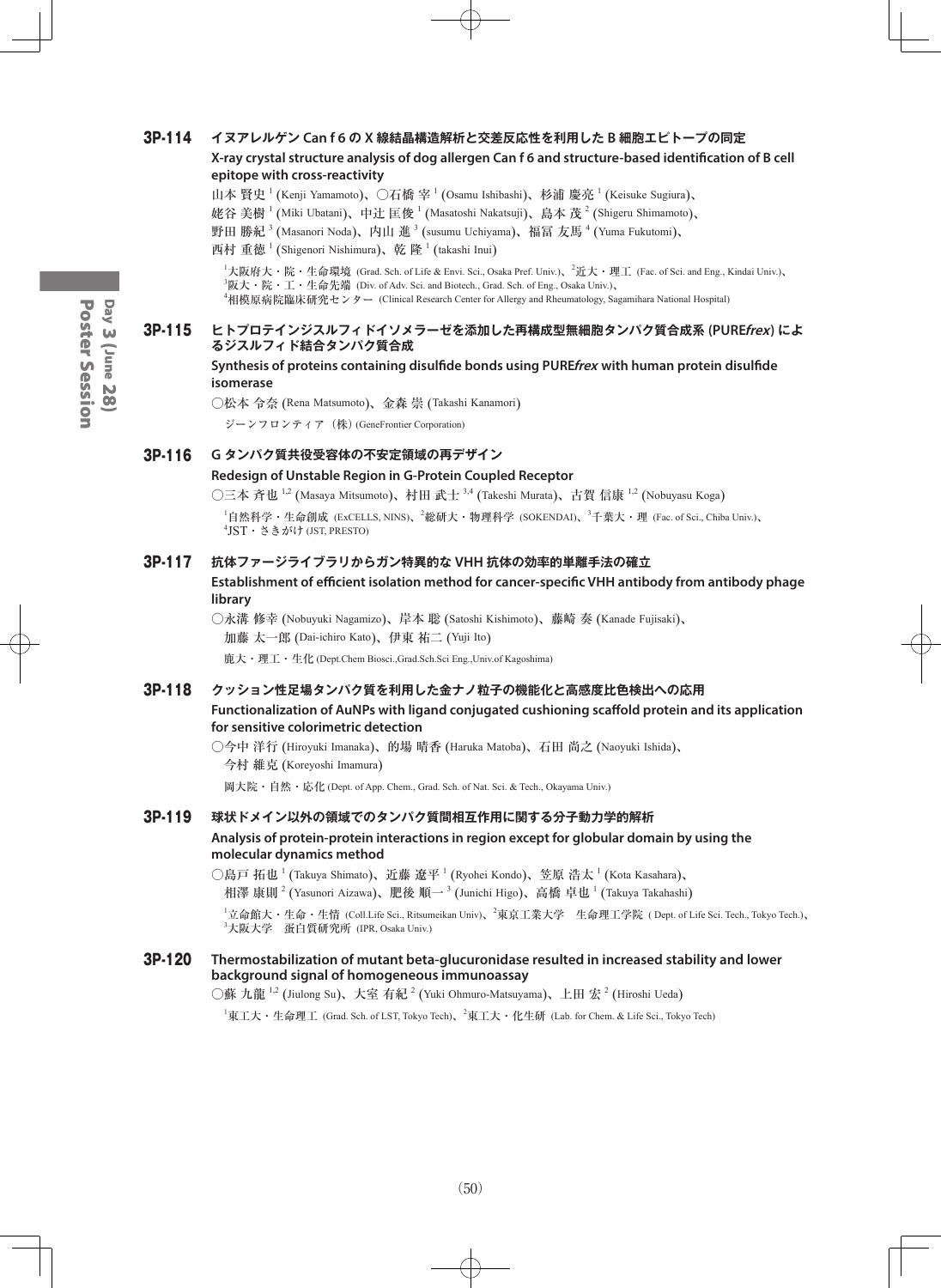#### 3P-121 **蛋白質ナノブロック ePN-Blocks による自己集合超分子ナノ構造の創製と解析**

#### **Self-Assembling Supramolecular Nanostructures Constructed from de Novo Extender Protein Nanobuilding Blocks**

小林 直也  $^{1,2}$  (Naoya Kobayashi)、稲野 紘一  $^3$  (Kouichi Inano)、笹原 健嗣  $^1$  (Kenji Sasahara)、 佐藤 高彰<sup>3</sup> (Takaaki Sato)、宮澤 佳甫<sup>3</sup> (Keisuke Miyazawa)、福間 剛士 <sup>4</sup> (Takeshi Fukuma)、Michael H. Hecht<sup>5</sup>、 ソン チホン <sup>6</sup> (Chihong Song)、村田 和義 <sup>6</sup> (Kazuyoshi Murata)、〇新井 亮一 <sup>1,7</sup> (Ryoichi Arai)

 $^1$ 信州大・繊維・応生 (Dept. of Appl. Biol., Fac. of Tex. Sci. Tech., Shinshu Univ.)、 $^2$ 分子研・協奏分子 (CIMoS, Inst. for Mol. Sci.)、

 $^3$ 信州大・繊維・材化 (Dept. of Chem. Mater., Fac. of Tex. Sci. Tech., Shinshu Univ.)、

<sup>4</sup>金沢大・電子情報 (Div. of Elec. Eng. Comp. Sci., Kanazawa Univ.)、<sup>5</sup>Dept. of Chem., Princeton Univ.、

 $^6$ 生理研 (Natl. Inst. for Physiol. Sci.)、 $^7$ 信州大・菌類微生物セ (CFMD, Shinshu Univ.)

3P-122 **ATP 認識機構の理解を目指した ATP 結合タンパク質の合理設計**

#### **De Novo Design of ATP Binding Protein for Understanding the Binding Mechanism**

○小杉 貴洋 <sup>1,2</sup> (Takahiro Kosugi)、中村 建五 <sup>2</sup> (Kengo Nakamura)、古賀 信康 <sup>2,3</sup> (Nobuyasu Koga)

<sup>1</sup>分子研 (IMS)、<sup>2</sup>総研大 (SOKENDAI)、<sup>3</sup>生命創成探究センター (ExCELLS)

#### 3P-123 **抗 ROBO1 バイパラトピック抗体の抗原結合における物理化学的性質 Interaction analysis of biparatopic antibody against ROBO1**

○秋葉 宏樹  $^{1,2}$  (Hiroki Akiba)、湯村 恭平  $^3$  (Kyohei Yumura)、高柳 憲介  $^2$  (Kensuke Takayanagi)、 浜窪 隆雄 <sup>4</sup> (Takao Hamakubo)、津本 浩平 <sup>1,2,3,5</sup> (Kouhei Tsumoto)

<sup>1</sup>医薬健栄研・創薬デザインセ (CDDR, NIBIOHN)、<sup>2</sup>東大・工・バイオエンジ (Dept. Bioeng., Sch. Eng., The Univ. of Tokyo)、  $^3$ 東大・新領域・メディカルゲノム (Dept. Med. Genome Sci, Grad. Sch. Front. Sci., The Univ. of Tokyo)、  ${}^4$ 東大・先端研 (RCAST, The Univ. of Tokyo)、 ${}^5$ 東大・医科研 (IMS, The Univ. of Tokyo)

#### 3P-124 **シングルドメイン抗体の融合による IgG 様二重特異性 T 細胞リクルート抗体の構築**

#### **Construction of an IgG-like bispecific T cell-recruiting antibody by fusion of a single-domain antibody**

○中西 猛 (Takeshi Nakanishi)、津村 千尋 (Chihiro Tsumura)、北村 昌也 (Masaya Kitamura)

阪市大・院工・化生 (Dept. of Appl. Chem. and Bioeng., Grad. Sch. of Eng., Osaka City Univ.)

#### 3P-125 **プレフィルドシリンジに対する抗体医薬の吸着と凝集体生成の関係**

#### **Relationship between protein adsorption on prefillable syringe surface and micron aggregate generation**

○丸野 孝浩  $^{1,2}$  (Takahiro Maruno)、渡辺 大輝  $^3$  (Hiroki Watanabe)、米田 早紀  $^1$  (Saki Yoneda)、 内橋 貴之  $^3$  (Takayuki Uchihashi)、足達 慧  $^4$  (Satoru Adachi)、荒井 邦仁  $^4$  (Kunihito Arai)、 澤口 太一<sup>4</sup> (Taichi Sawaguchi)、内山 進 <sup>1,5</sup> (Susumu Uchiyama)

 ${}^{1}$ 阪大・院・工 (Grad. Sch. Eng., Osaka Univ.)、 ${}^{2}$ ユー・メディコ ( 株 ) (U-medico Inc.)、  $^3$ 名大・院・理 (Grad. Sch. Sci., Nagoya Univ.)、 $^4$ 日本ゼオン ( 株 ) (Zeon Corporation)、 5 岡崎統合バイオ (Okazaki Inst. for Integr. Biosci.)

#### 3P-126 **人工タンパク質プローブによる抗体医薬品のドメイン特異的高次構造劣化モニタリング**

#### **Domain-specific monitoring of higher-order structure of therapeutic antibodies on the basis of molecular recognition of artificial proteins**

○渡邊 秀樹 <sup>1</sup> (Hideki Watanabe)、林田 菜生子 <sup>2</sup> (Naoko Hayashida)、本田 真也 <sup>1,2</sup> (Shinya Honda)  $^{\rm l}$ 産総研・バイオメディカル (BMRI, AIST)、 $^{\rm 2}$ 東大・新領域 (Grad Sch. of Front. Sci., The Univ. of Tokyo)

## 3P-127 **慢性炎症関連因子 ANGPTL2 の免疫細胞受容体 LILRB2 結合部位の同定 Identification of the binding site of ANGPTL2 to LILRB2 receptor**

○荒牧 峻彦 <sup>1</sup> (Takahiko Aramaki)、黒木 喜美子 <sup>1</sup> (Kimiko Kuroki)、門松 毅 <sup>2</sup> (Tsuyoshi Kadomatsu)、 尾池 雄一<sup>2</sup> (Yuichi Oike)、前仲 勝実 <sup>1</sup> (Katsumi Menaka) <sup>1</sup>北大・院薬 (Grad. Sci. of Pharm. Sci., Hokkaido Univ.)、<sup>2</sup>熊大・院医 (Grad. Sch. of Med. Sci., Kumamoto Univ.)

## 3P-128 **多様なタンパク質複合体構造の合理デザインに向けて Toward de novo design of protein complexes with diverse symmetrical structures** ○小林 直也 <sup>1</sup> (Naoya Kobayashi)、古賀 信康 1,2 (Nobuyasu Koga)

 $^1$ 自然科学・生命創成 (NINS, ExCELLS)、 $^2$ 総研大・物理科学 (SOKENDAI)